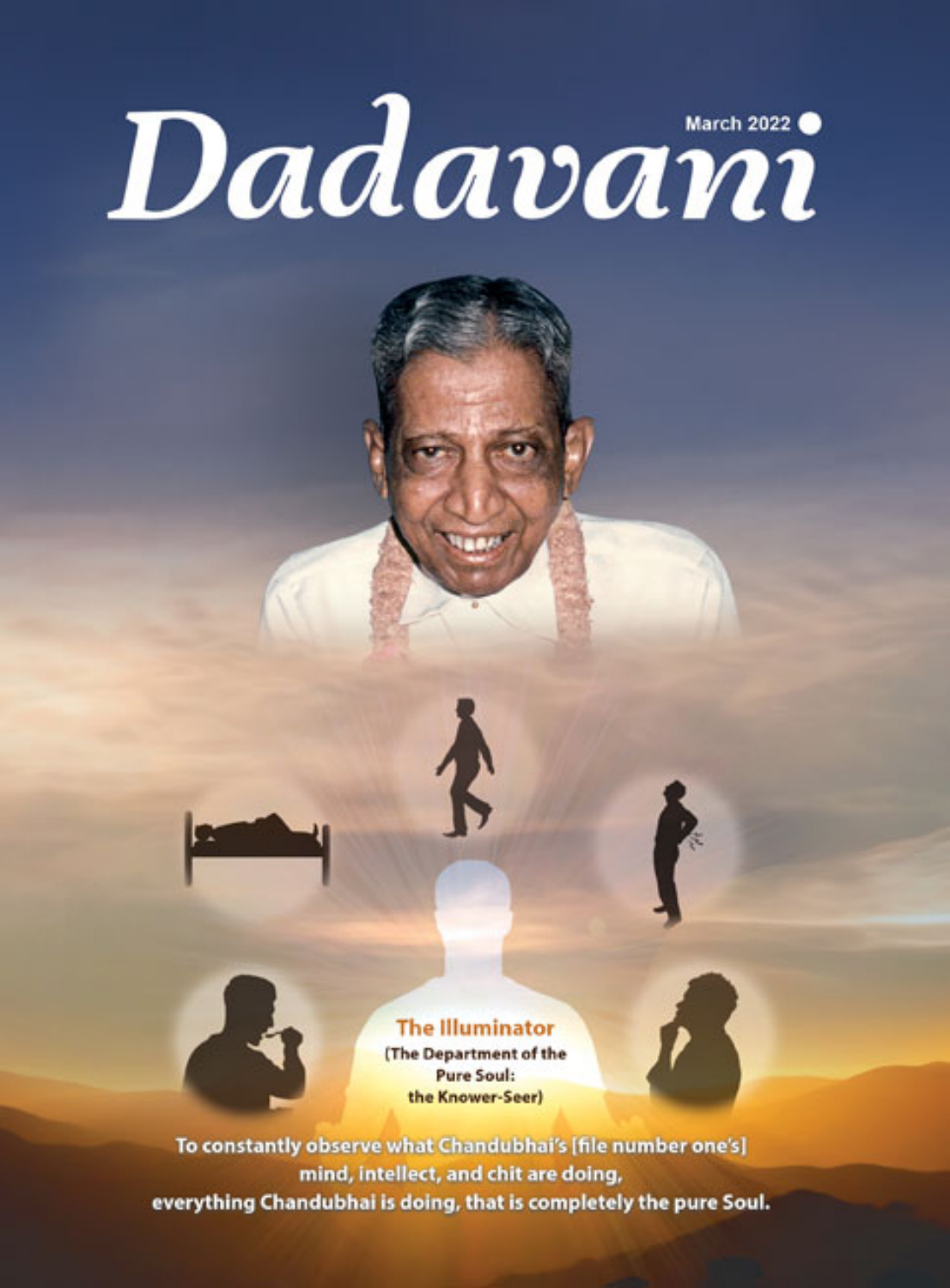

To keep you constantly connected with Akram Vignan, **Dada Bhagwan Foundation presents:** 

# **Dadabhagwan TV App**



Through this app, you can enjoy absolutely revered Dada Bhagwan's, Pujya Niruma's, and Pujya Deepakbhai's satsang in various formats, such as, live satsang, special videos, Energizers, recent satsangs, and **Dada Bhagwan Foundation's** 



# 24 X 7 Channel

Listen to live satsang in various languages: English, Deutsche, Portuguese, Español, हिन्दी, अश्वराती





This app is available for **Android TV and Fire Stick.** 

**Install the Android TV** and Fire Stick Dada Bhagwan TV app and enjoy non-stop satsang.

**DADABHAGWAN** 

Dadavani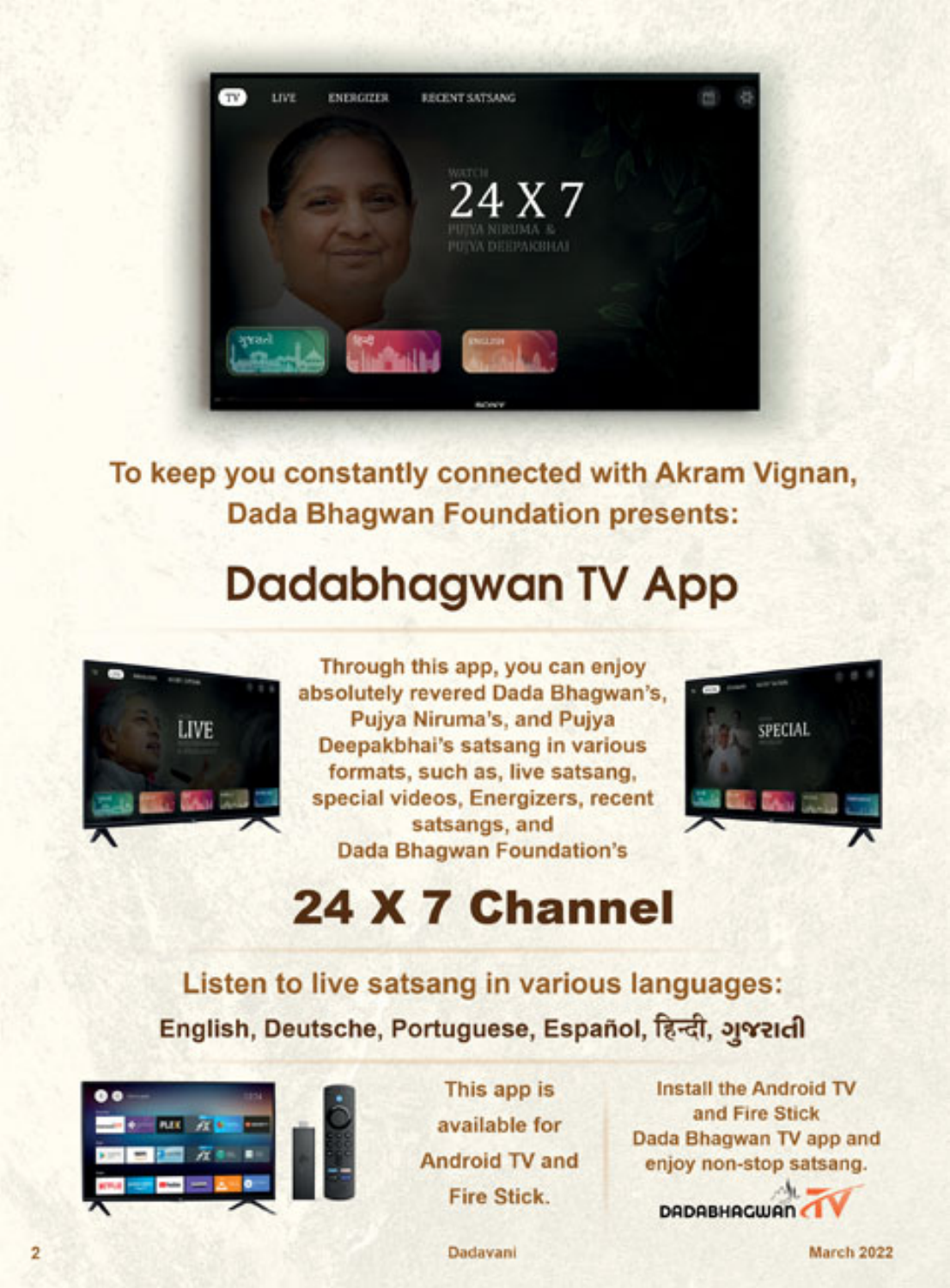#### **The Knowledge-Laden Speech Helps You Prevail as Separate From Chandubhai**

#### **EDITORIAL**

Due to the merit karma of infinite lifetimes, through Self-realization, One attains the right belief 'I am pure Soul' (*samyak drashti*). The wrong belief is fractured and the ego becomes pure, but the *parmanu* (the smallest, most indivisible and indestructible particles of inanimate matter) of anger, pride, deceit, and greed remain to be cleared. When the *parmanu*  of those *kashay* (anger, pride, deceit, and greed) are cleared completely, the state of complete experience is attained. When the 'I' that was in the original place becomes established in a falsely attributed place, that is referred to as the ego. When that same 'I' is established in the real Self, it is referred to as the pure Soul.

Our vision (*drashti*) that has been directed towards temporary things since time immemorial, the *Gnani Purush* (the One who has realized the Self and is able to do the same for others) redirects it towards the permanent Real form as the Self. Then that Vision will never leave! It is the most divine gift of the *Gnani Purush* that He gives us the Vision as the Self in this terrible *Kaliyug* (the current era of the time cycle), He gives us the divine Vision that only Sees the Self. Through Him, once the Vision is established as the Seer (*Drashta*), One becomes assured that 'I am pure Soul'! When the Vision is established as the Seer, the entire Vision as the Self opens up, and One attains the conviction of His pure form.

When can One experience separation from himself, from Chandubhai [the relative self; the reader should substitute 'Chandubhai' with his or her own name]? It is when One Knows what the closest 'neighbor' is doing. The Self fulfills Its duty and Chandubhai fulfills his duty! When the Self Knows, 'How good Chandubhai is and how bad he is,' when It Knows everything impartially, then a solution comes about.

In some circumstances, *mahatmas* get affected by the discharge karma in worldly interaction, which do not allow them to remain in *Gnan*. For such cases, Dadashri explains that if You remain separate from the effects of the discharge karma of Chandubhai, then You are free, nothing will affect You at all. 'You' are the Self and the *pudgal* (the non-Self complex) called Chandubhai is indeed separate. During different adverse situations in file number one's [Chandubhai's] life, such as during the rush in the local train, while being insulted, feeling physical pain, having a high fever, paralysis, depression, experiencing fear, at the time of death; in such practical situations in life, Dadashri shows us in the current edition how to set the *jagruti* (awakened awareness) that Chandubhai is separate and You are separate.

*Akram Vignan* (the step-less Science of Self-realization) is a wonderful Science that procures results on its own; it is a Science through which a natural change happens within, a blissful state (*samadhi*) prevails amidst mental, physical, and externally-induced problems. Worries and tension do not affect You; doubts, fear, and restlessness do not affect You. *Mahatmas*, we now need to repay the debt of infinite lifetimes in one lifetime, so what do we need to do? The ardent, heartfelt prayer is that in daily worldly interactions, the principles of *Akram Vignan* are understood and put into practice, and the complete experience of the pure Soul is attained in this very life.

**~ Jai Sat Chit Anand**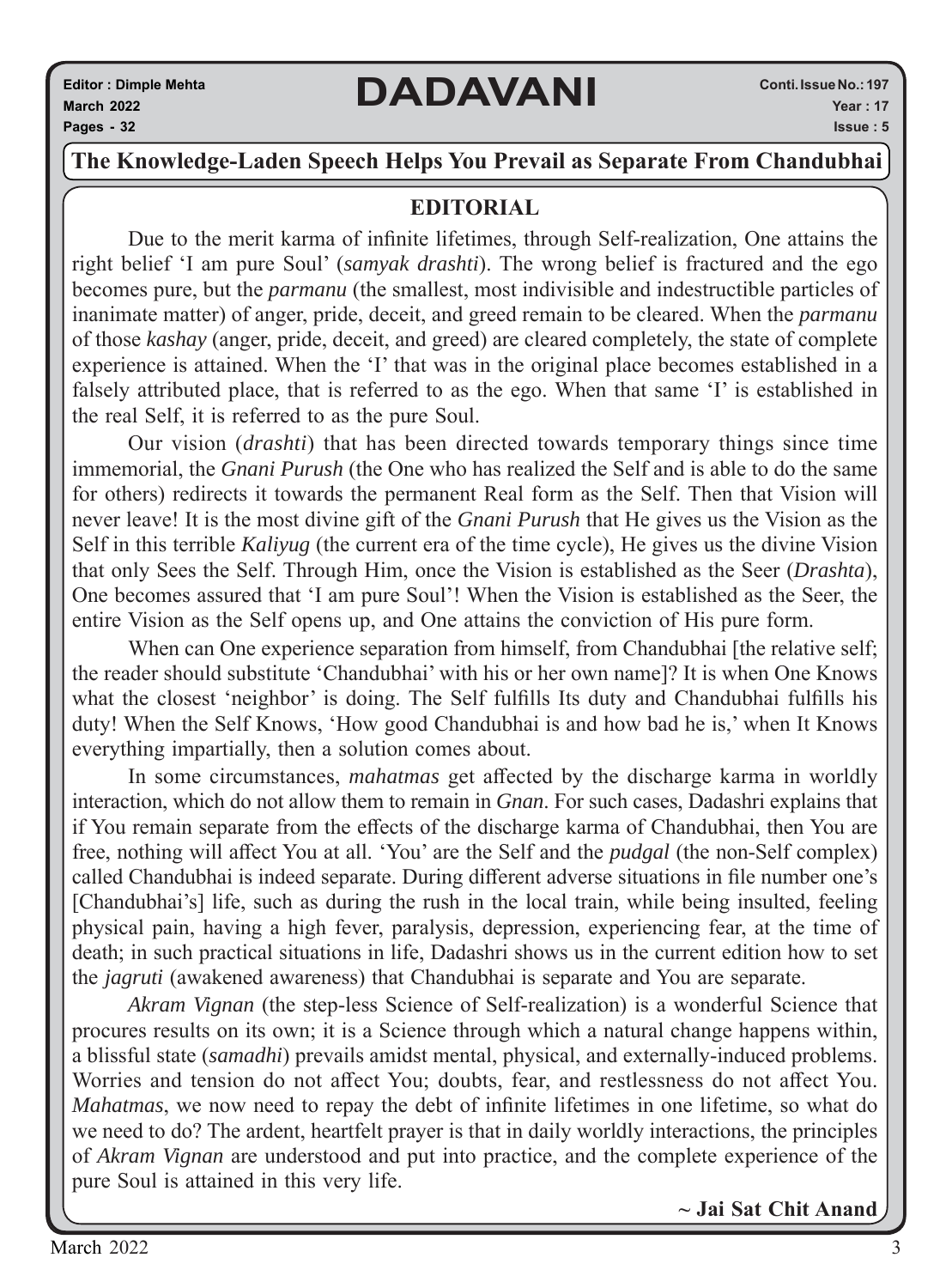#### **The Knowledge-Laden Speech Helps You Prevail as Separate From Chandubhai**

*Dadashri has given detailed explanations for this Science in the Gujarati language and He has urged those who want to understand*  its depth fully, to learn Gujarati. While reading these English translations, if you feel there is any sort of contradiction, then it *is the mistake of the translators and the understanding of the matter should be clarified with the living Gnani.* 

*The term pure Soul is used by the Gnani Purush for the awakened Self, after the Gnan Vidhi. The word Self, with an uppercase 'S', refers to the awakened Self which is separate from the worldly-interacting self, which is written with a lowercase 's'. Similarly, the use of You or Your in the middle of a sentence, with an uppercase first letter, or 'You', 'Your' in single quotes at the beginning of the sentence, refers to the state of the awakened Self or Pragnya. Wherever the name 'Chandubhai' is used, the reader should substitute his or her name and read the matter accordingly.* 

*Also, note that the content in round brackets is translation of the word/s preceding the brackets. While the content in square brackets is intended to provide more clarity of the matter preceding the brackets, which is not present in the original Gujarati.* 

*Wherever Dadashri uses the term 'we', 'us', or 'our', He is referring to Himself, the Gnani Purush. The masculine third person pronoun 'he' and likewise the object pronoun 'him' have been used for the most part throughout the translation. Needless to say, 'he' includes 'she' and 'him' includes 'her'.*

*For reference, a glossary of all the Gujarati words is available on: http://www.dadabhagwan.org/books-media/glossary/.* 

*Please share any feedback about English Dadavani on engvani@dadabhagwan.org.*

# **Attributing the 'I' in the Wrong Place Is Itself the Ego**

**Questioner:** After attaining this *Gnan* (Knowledge of the Self), how can One remain continuously free from the ego (*ahamkaar*)?

**Dadashri:** That is precisely the state You have attained.

**Questioner:** Is it possible to become free from the ego by constantly observing 'file number one'?

**Dadashri:** [When you say,] "I am Chandubhai [the reader should substitute 'Chandubhai' with his or her own name]" it is done 'dramatically' [as though acting in a drama with constant awareness as the Self] and it is for the sake of recognition through a name. And [to Know,] 'I am not really Chandubhai, but I am the pure Soul,' that itself is the state that is free of the ego. Before, you only used to say, "I really am Chandubhai"; that itself is called ego. And once there is the realization that 'I am the pure Soul,' there is no longer any ego.

**Questioner:** The wrong belief that we talk about, is that and *ahambhaav* (the sense of 'I am') the same thing?

**Dadashri:** The wrong belief is itself egoism, and the right belief is the pure Soul. When the 'I' is removed from its original place and established in a falsely attributed place, that is known as ego. Egoism is establishing the 'I' in an imagined place, where it should not be, that itself is egoism. And when it gets established in its original place, in 'I am the pure Soul,' that is not considered egoism. It truly is that; that's a fact.

#### **The One Who Sees Chandubhai Is the Pure Soul**

**Questioner:** You told us, "Remain as the pure Soul and keep Seeing your ego, mind, and intellect. And then you said, "Without purifying them, You will not be able to attain liberation." So then, the moment One attains the state of the pure Soul, would they not become pure automatically?

**Dadashri:** As You follow 'our'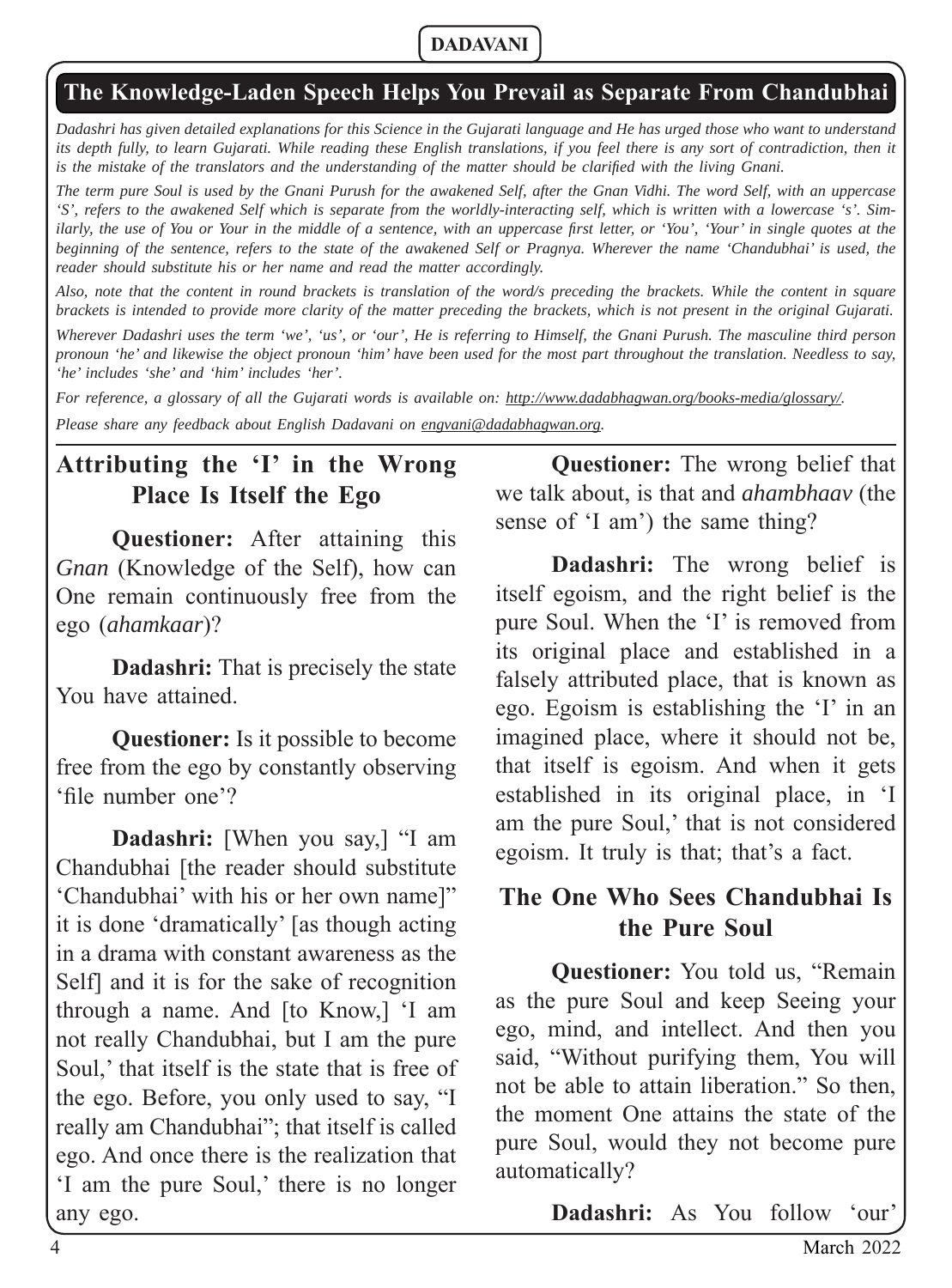*Agnas* (five directives that preserve the awareness as the Self in *Akram Vignan*), You are able to See. By Seeing them, they become pure. By Seeing them as impure, by imagining them to be impure, one became bound. When they are Seen as pure, You become liberated.

**Questioner:** Does that process begin by just continuously Seeing them?

**Dadashri:** Yes, You should keep Seeing what Chandubhai is doing. Keep Seeing what Chandubhai's intellect is doing, what Chandubhai's mind is doing.

So Chandubhai's work is being done by *vyavasthit shakti* (the energy of scientific circumstantial evidence). So You simply need to keep Seeing what Chandubhai is doing and what he is not doing. There is no need for You to interfere with the mind, intellect, *chit* (inner component of knowledge and vision) and ego. Keep Seeing what the intellect is doing. If it is acting waywardly, keep Seeing that, too; if it is doing right or wrong, keep Seeing that, too. The only time to interfere is when Chandubhai gets into a lot of worldly difficulties; at that time, You should say, 'I am the pure Soul, I am with you.' Then he will be all right.

So I have given you the method of the Lord. Now follow that method. To constantly observe what Chandubhai's mind, intellect, and *chit* are doing, everything Chandubhai is doing, that is completely the pure Soul.

While traveling in a local train of Mumbai, right in the middle of the evening rush hour, during which one gets pushed and shoved from here and there; at that time, the mind, intellect, *chit*, and ego are completely absorbed in the congestion, all of them remain engaged [in their own function]. That is when the pure Soul truly experiences the joy in Seeing and Knowing. It is at that point that He prevails in solitude, and that is indeed when He attains real independence. Hey, the greater the crowd, the greater the objects to be known, correspondingly, the Knower's energy of Knowing (*Gnanshakti*) also blossoms tremendously. When on one side, one is in the midst of a huge crowd, then on the other side, the Knower really flourishes too, coming into complete illumination (*prakash*). The extent to which the scope [the range of objects to be known] increases, that much the energy [of Knowing] increases. Some people abandon everything and go into the forest; but alas, the real enjoyment is actually amidst the crowds. When there is a crowd on the outside, a crowd on the inside, a crowd everywhere, that is when the pure Soul really prevails in solitude. In such a case, It does not become engrossed even to the slightest extent in anything at all. However, this can only happen after attaining the Knowledge of the Self.

# **Let's Learn About the Divisions of Chandubhai and the Pure Soul**

After having attained this *Gnan*, anger, pride, deceit, and greed no longer remain in You. None of that remains in You. In all aspects, You have become the pure Soul. Now, the mind, intellect, *chit*, and ego all belong to Chandubhai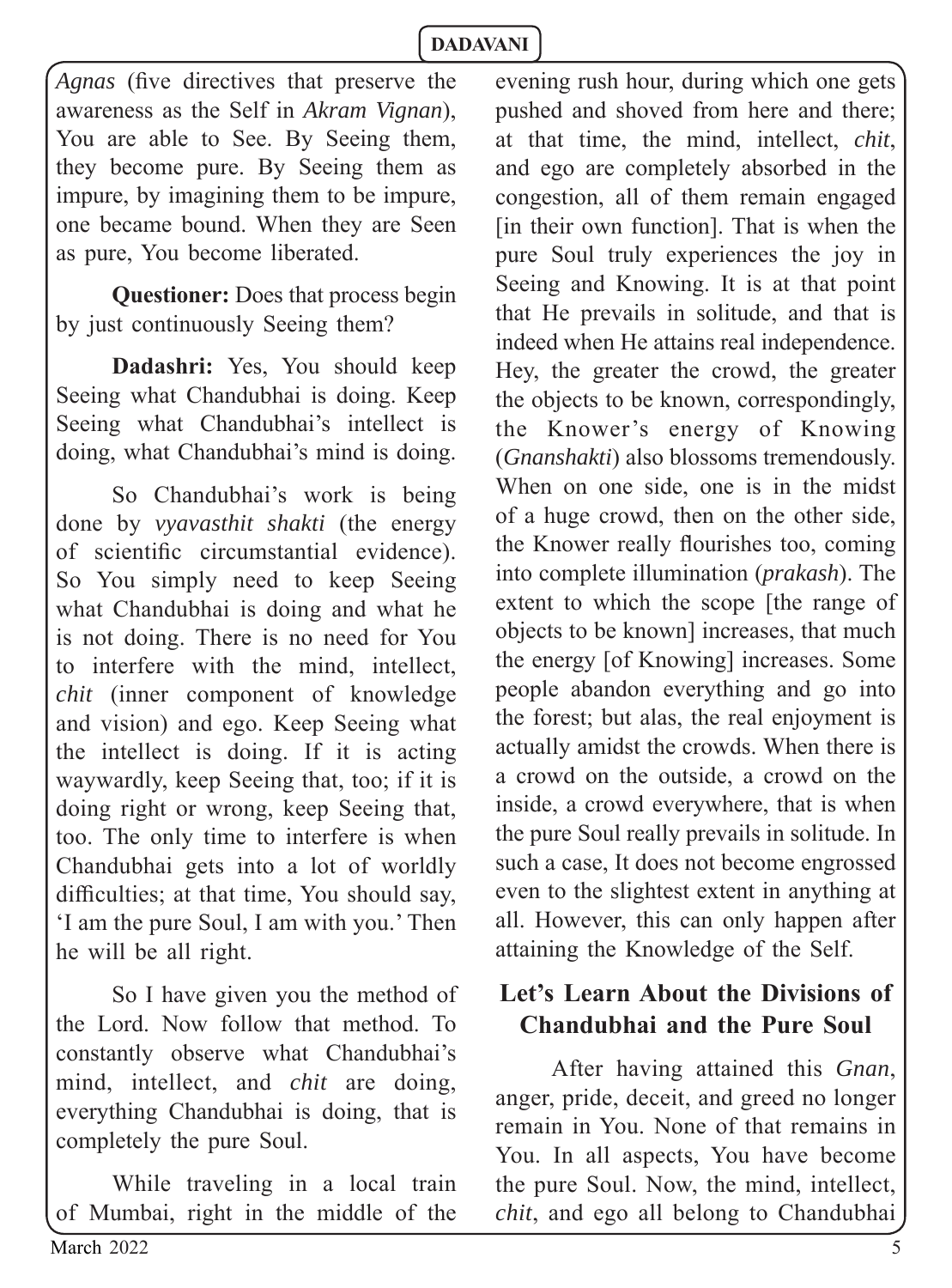and You have nothing to do with them. And if he becomes angry or restless internally, then You should keep Seeing all of that.

'Your' residence has now changed. 'Your' department is the department of the pure Soul, whereas this is Chandubhai's department. So You have to maintain awareness in both departments. The mind now belongs to Chandubhai's department. Now You do not have to make use of the mind. Whatever the mind is doing, whether it is excited or whatever else, keep Seeing it. If the mind is riled up and Chandubhai becomes fed up, then pat his shoulder and tell him, 'I am with you, don't worry.' You will not find anyone in this world to pat your shoulder, You have to do it Yourself; You are the Lord, the pure Soul. There was no one to say this before, was there! There was no one to pat your shoulder, was there!

This applied awareness (*upayog*) of Yours is considered pure*.* When no one is around, tell him, 'Chandubhai, you did well today.' And if the next day he gets irritated, then tell him, 'Dear fellow, it is not good to get irritated like this, so do *pratikraman* (confess, apologize and resolve not to repeat the mistake).' Does that happen or not? That is all You have to do. Are You acquainted with 'file number one' or not?

**Questioner:** Yes, that is correct. After coming to Dada, I am wellacquainted with this 'neighbor'.

**Dadashri:** Have You been acquainted

with him since his childhood? Have You Known his life story from the beginning or not?

#### **Questioner:** Yes, Dada.

**Dadashri:** Then You should tell him, 'Dear fellow, this will not do anymore. From now on, do it this way. Up until now, I was asleep, so you got away with it, but now I am definitely awake. Now that I'm awake, I do not want to punish you for your past. However, please respect My boundary now that I am awake.' So he will respect your boundary so well; he will truly respect the boundary. It is just that he needs someone to tell him to do so. This is because they [the mind, intellect, *chit*, and ego] have all eaten in 'our' presence, in our home. So if they don't side with 'us', then who else will they side with?

#### **We Are the Neighbor, Not the Owner**

The Self has become awakened; that is all we need. Has It become awakened for you?

#### **Questioner:** Yes.

**Dadashri:** Well then! Now, the first thing is that no conflicts or quarrels should remain in the home. This is because You have become the pure Soul and Chandubhai is separate. If Chandubhai is getting irritated with his wife, then You should tell Chandubhai, 'Why are you doing this? All your life you have done nothing but this.' 'You' should scold yourself. If you scold each other, then there will be conflict, and are you not able to tell Chandubhai? 'You'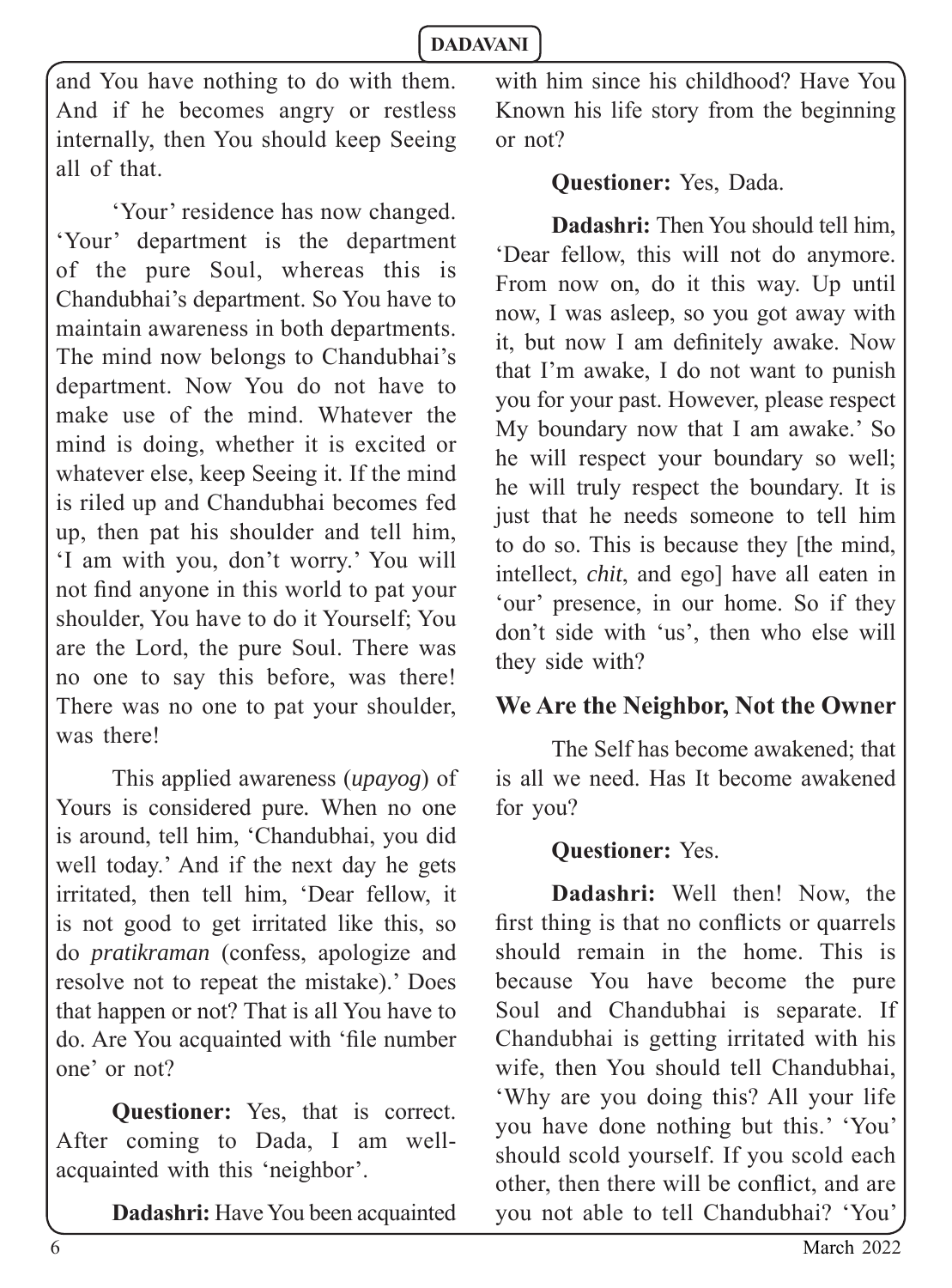should tell Chandubhai, 'Why are you doing this? In this home, we are one family!'

If he [Chandubhai] does something wrong, then You should scold him. Pat him on the shoulder and scold him. Then pat him on the shoulder again and tell him, 'I am with you.' In doing this, everything will be settled.

What you are doing is difficult. Whereas if You do it methodically in this way, everything is easy. What you are doing creates entanglements. You have done that many times. Now just leave that entanglement. Entanglements are difficult.

If, at times, there are a lot [of entanglements], then You should scold him, 'Chandubhai, why are you misbehaving like this? Are these considered good qualities? Why are you doing this?' But there is no control in Your hands, is there? However, You have become separate. 'You' are the Knower-Seer (*Gnata-Drashta*). 'You' simply give advice as a neighbor. 'You' no longer have the ownership, do You? 'You' would only have the responsibility if You had the ownership, isn't it? In this case, there is no responsibility. Whatever Chandubhai does, that is not Your responsibility; that is the way in which You have been given this *Gnan*.

# **You Feel a 'Shock' Because You Sat in the Wrong 'Seat'**

**Questioner:** Dada, what Chandubhai wants to do and what Chandubhai should do are two different things. So, for example, Chandubhai wants to go see a movie, but many guests have come to his home. So he should stay at home to do some work; he knows this. However, his sincerity in this is lacking. So how can sincerity be brought into this?

**Dadashri:** Just maintain a little patience and keep Seeing what happens. So that is enough. So there is complete sincerity.

**Questioner:** But Chandubhai is the kind of person who would stick his hand in the fire.

**Dadashri:** No, even then, You should See to what extent did Chandubhai stick his hand in there, You should See whether Chandubhai stuck his hand to this extent or that extent. 'You' are actually clear. I have placed You on the 'seat' that is clear. Why are You becoming unclear? Which position are You sitting in? It is on Your reserved seat, isn't it? Are You sitting in the place where Your reservation has been made or in an unreserved place? Chandubhai is pleasure-seeking, so he is the kind of person who would go and sit on an unreserved seat.

**Questioner:** The fact that I end up sitting on that other 'seat', what should I do so that I don't sit there? And how can I remain only on this one [the 'seat' of the Self]? Meaning, I repeatedly get involved in doership!

**Dadashri:** When You sit on that other 'seat' and experience a 'shock', then Know, 'This is not Mine.' And if a 'shock' experienced, then get up. The 'seat' that gives a 'shock' is not Yours.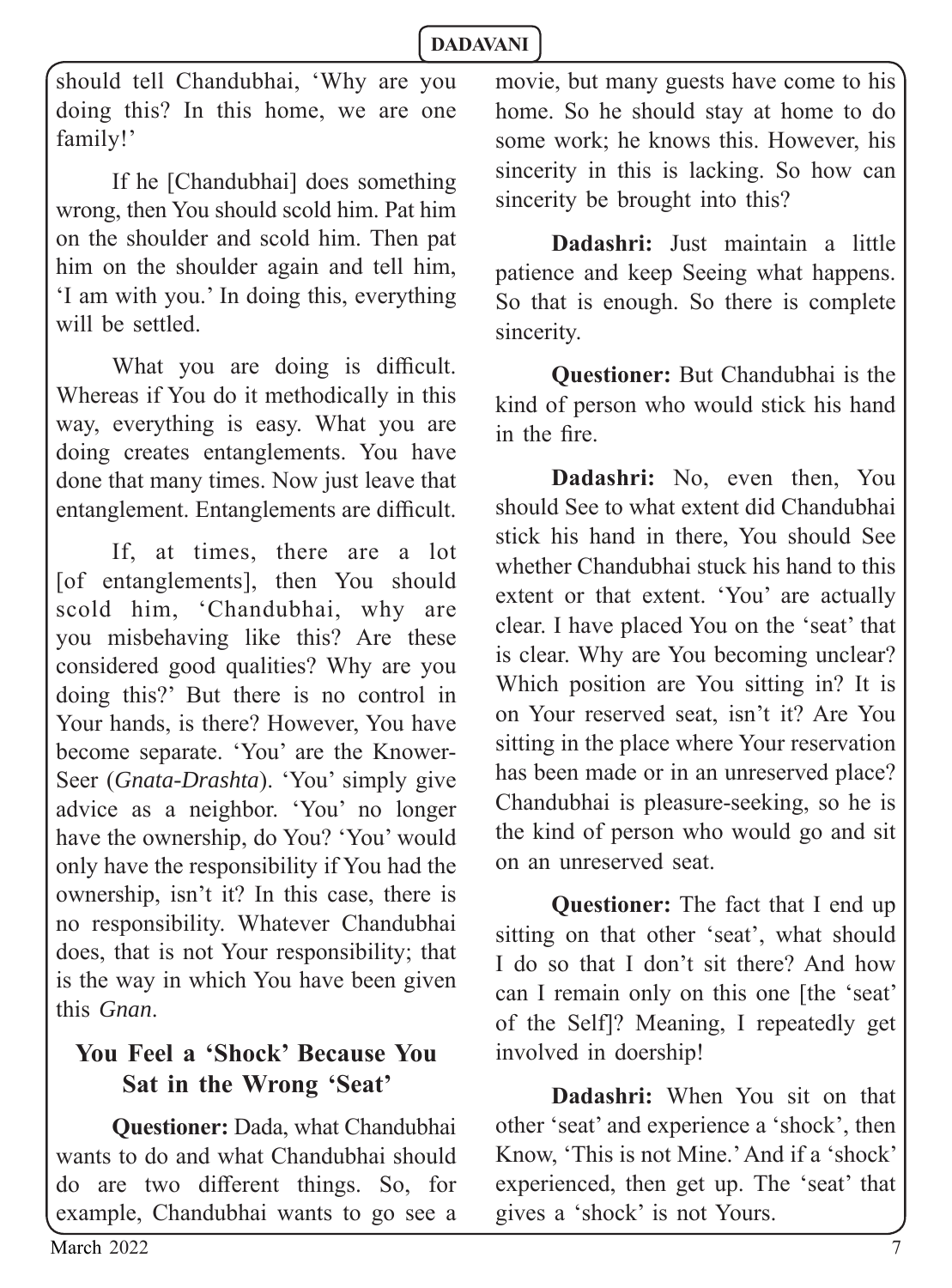**Questioner:** Despite experiencing a 'shock', I still keep sitting there.

**Dadashri:** Then have fun. Relish it, have some water and fritters.

**Questioner:** Despite experiencing a 'shock', he doesn't get up, so how will he get up? Because he is not able to remain as the Knower-Seer, so what should be done?

**Dadashri:** Why don't You See that he is not getting up! The one who is not getting up is not You. There is Chandubhai and there is You. The one who is not getting up is Chandubhai. 'You' should say to Chandubhai, 'Alright then, keep sleeping. If you want to sit, then sit if it pleases you! I will go on Seeing, and you just sit there.' There should be a solution, shouldn't there?

**Questioner:** So should I keep making a note of everything that happens?

**Dadashri:** Keep Seeing all the activities. If he is constantly bickering, then You should even See that. You should say, "Even this is not my Real form (*Swaroop*)." That is how Dada's *Gnan* is. There is no one up there; there is no boss overhead. The superior of all superiors is Dada Bhagwan!

**Questioner:** So the one that is bickering, which part is that?

**Dadashri:** That is another part, it is on the side of Chandubhai.

**Questioner:** So should I also keep Seeing the one who is bickering?

**Dadashri:** 'See' that as well!

**Questioner:** So the One who is

Seeing does not say anything, He simply Sees.

**Dadashri:** There is no superior of the One who Sees. There is no one to scold Him or anything else. Infinite energies lie within, but because you are protecting Chandubhai, all the energies remain veiled. You are protecting Chandubhai, aren't you? You are doing it in broad daylight, aren't you? That is precisely why the energies are not blossoming! If One remains in the *Agnas*, then *samadhi* (a blissful state that comes about when one becomes free from mental, physical, and externally-induced suffering) will not leave. 'You' remain seated in Your 'seat', while Chandubhai remains seated in his 'seat'. The problems and their resulting suffering arise because You are attempting to sit on Chandubhai's 'seat'. It is a habit that has formed in the past!

You need to move away from the outside, and sit in Your own 'seat'. Now, which 'seat' is Yours? There are four to five kinds of 'seats' inside. So the 'seat' that is Yours is the one that feels really 'easy' [comfortable]. That is Your 'seat'. If the slightest friction is felt, then Know that this is another 'seat'. If it causes uneasiness, then Know this, or else if a 'shock' is felt, then understand that the 'shock' was felt. Do not sit in any of those 'seats', sit in Your 'seat'.

Someone may flatter you, "Chandubhai, sir, you are a very worthy man, you are a very nice man." But if he butters you up, should you get buttered up? The 'seat' called Chandubhai is not Yours.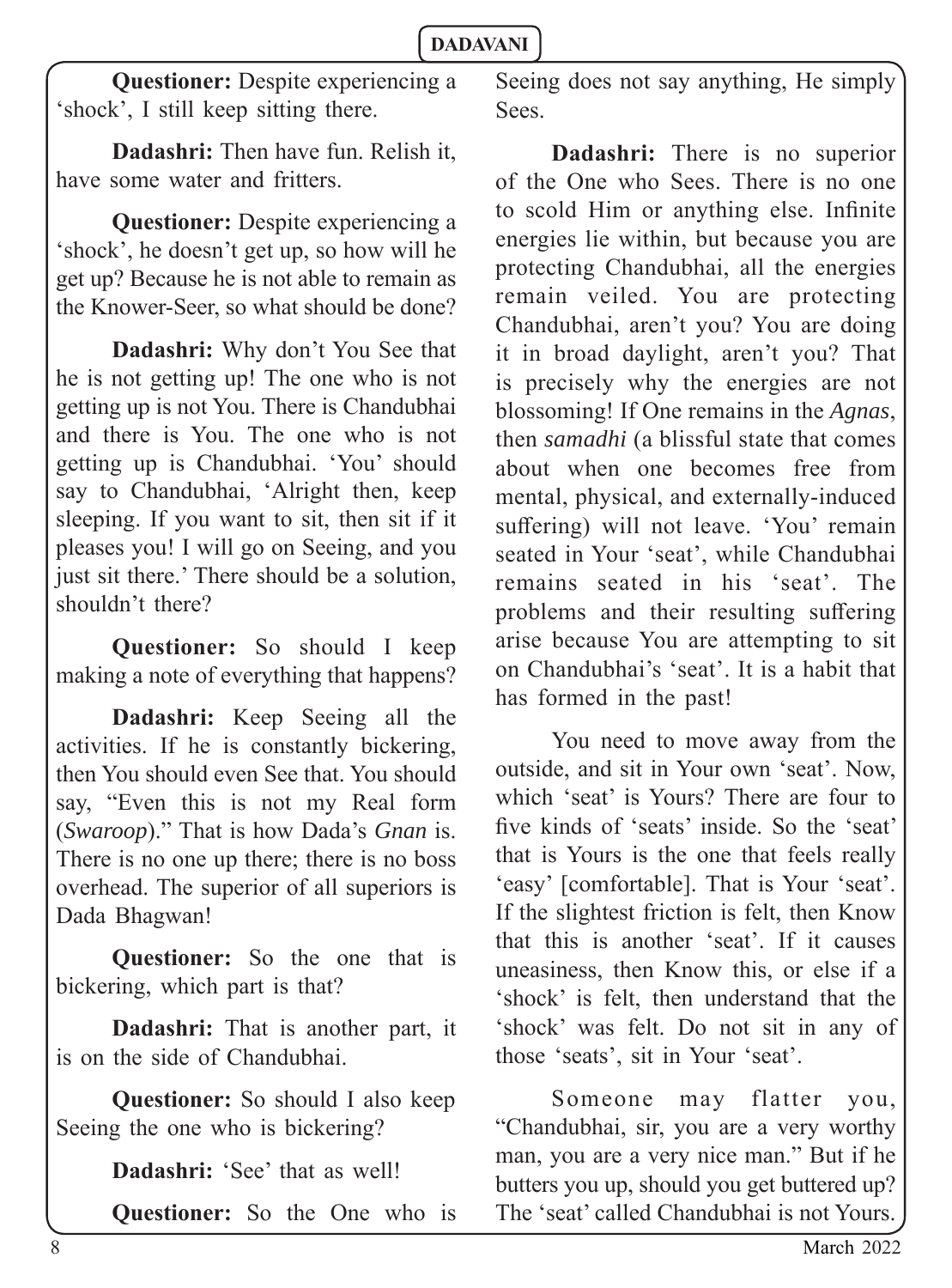Dada has moved You away from there. It is because [you believed,] 'I am Chandubhai' that you were taking a beating.

Whenever any suffering *(bhogvato)* arises, You can understand, 'I am sitting on another seat, this is not My seat.' So You should get up from there and sit in the 'seat' of the pure Soul. 'You' should sit in Your 'seat', but you remain seated there [in the other 'seat'], as if you will get a double charge for it! If the slightest wrong thought arises in the mind, then You should immediately Know, 'I am on the wrong seat, I am not in My seat.' 'You' should go to Your 'seat' immediately. You remain seated for a long time, don't you?

**Questioner:** Yes, Dada. That happens.

**Dadashri:** That is why your face looks disgruntled. I wondered, 'Why does his face look disgruntled?' When any difficulty arises, You should immediately go to Your 'seat'. Moreover, ask for forgiveness for whatever mistakes that have happened.

It is not worth getting entangled in this world. If entanglement arises, if some entanglement arises within the body, then immediately get up and sit in Your 'seat'. Keep Seeing it, You should say, 'Chandubhai, why have you become entangled?'

# **This Is of the Pure Soul and This Is of Chandubhai, the Neighbor**

**Questioner:** How can I analyze Chandubhai's inherent nature?

**Dadashri:** What do You and Chandubhai have to do with each other? 'You' have become the pure Soul, haven't You! Chandubhai is a 'neighbor', Your 'file number one'. What do You have to do with him? If he has any claims, then tell me about them. 'You' have separated. After separating, once two brothers have divided up their farm, neither one would pick vegetables from the other's farm. If either one of them does take anything, then the brothers would quarrel. Before the division, they would take them, as everything was deemed to be one. There is only a problem before the separation; after the separation, there is no problem.

**Questioner:** As long as it was not divided, they considered everything to be one, didn't they!

**Dadashri:** They certainly did all this knowing it to be one. And now, 'we' have even drawn a line of demarcation between the two. So now, the puzzle becomes permanently solved. Yet one will say, "I have a cough." Hey, just Know who it is that has the cough.

**Questioner:** If One continues to Know [that], then the feeling of pain will convert into the feeling of pleasure, won't it?

**Dadashri:** It will convert immediately. To feel pain or pleasure is an attribute of the 'neighbor', the attribute of feeling pain or pleasure is not Yours. 'You' are absolutely unaffected *(nirlep)*. Nothing happens to the One who is absolutely unaffected. When you have a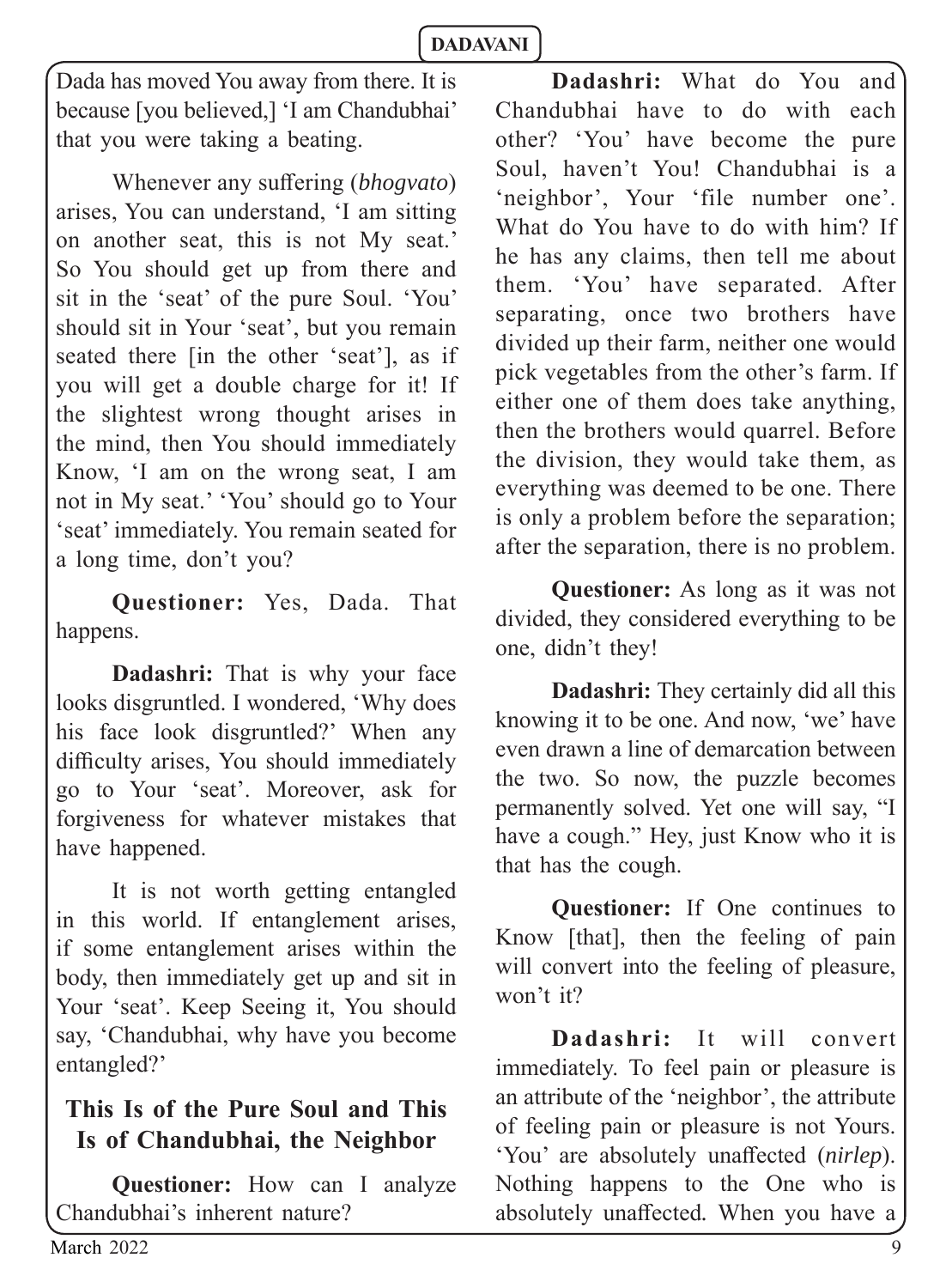cough, then it should be apparent, 'The coughing has begun.' 'You' should not feel, 'I have started coughing.' 'You' should feel, 'The one next to Me is coughing, he is coughing a lot.' It is due to the wrong practice that has carried on since time immemorial that this habit has formed. So, You have to change the practice that has carried on since time immemorial, don't you!

**Questioner:** By Knowing it, does the suffering of the pain cease?

**Dadashri:** By Knowing it, it means You have not become *tanmayakaar* (engrossed with the body-mind complex) and so You do not get the result of suffering, You only get the result of Knowing. 'You' should keep Seeing what is happening in the body. 'You' are the pure Soul, that *laksh* (awakened awareness) has set in, and You should keep Seeing what is happening in the body. Even if there is throbbing pain in the legs, keep Seeing it. Even if there is a toothache, keep Seeing it. When there is pain, it is the telephone signal that is reaching. It legitimately is a telephone, but it is reaching the 'neighbor'. However, if the feeling arises, 'It is hurting me,' then it progresses from there. 'You' should say, 'It is not happening to me, it is the tooth that is aching.' Yes, of course, how is it hurting You? Upon saying, "It is hurting me," then a very direct effect arises. Once You have become the Self, who will You accuse of being 'me'? So then, 'It is hurting me,' what is that? So, You should say, "Chandubhai's tooth is aching."

# **The Self Is Like a Thermometer,**  It Is the Knower, Not the Sufferer

**Questioner:** Dada, now I can see my mistakes, but during physical pain, the function as a 'thermometer' does not remain, and there is the suffering of pain.

**Dadashri:** No, if the pain remains, then you are not the Self, are you! 'You' are the pure Soul. There is no pain at all in Your Vision, but the pain that is experienced is because you become the representative, you take on the pain as the representative.

The Knower never leaves the 'safeside'. Now, One is really the Knower, One Knows. Yet when there is a toothache, he says, "I have a toothache." Hey, the tooth has the toothache. 'You' are the One who Knows how much it is hurting! 'You' Know whether the tooth is hurting a lot or a little. 'You' also Know when the pain decreases. You'll say, "It is better now." Hey mortal one, it is the same as it was. 'You' were the Knower when it was increasing, and 'You' were also the Knower when it was decreasing; the Self is a 'thermometer'. The Self is not the sufferer (*vedak*). The scripture writers stated that It is the sufferer; however, that is in the *Kramik* path (traditional step-bystep path of spiritual progress). They say that it is indeed the Self that suffers, and it suffers in the *Kramik* path, as the ego remains, doesn't it! There is ego there and that ego will gradually decrease. Upon eliminating our ego [in the *Akram* path], there is no sufferer, there is only the Knower.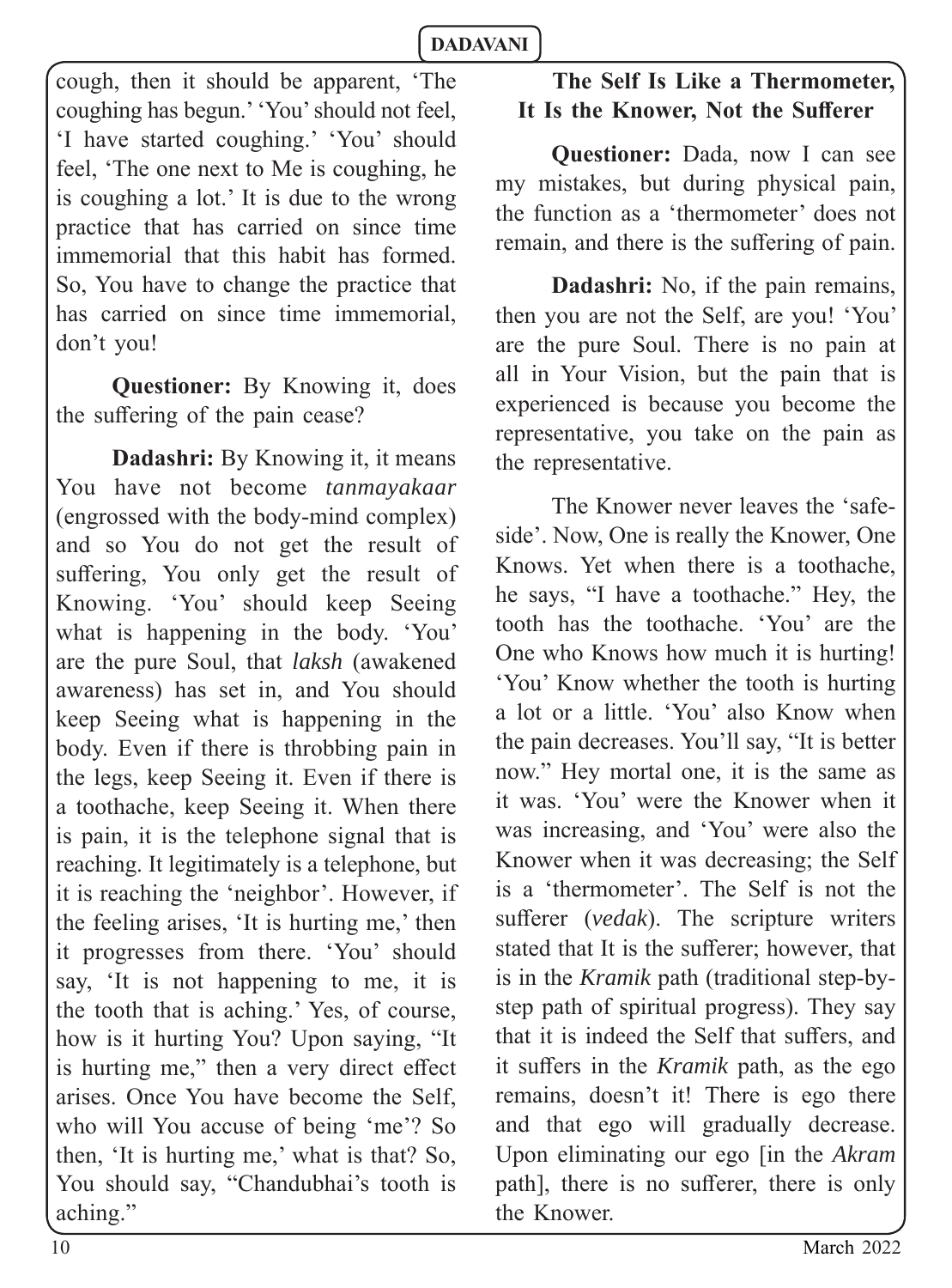**Questioner:** The Knower remains.

**Dadashri:** Yes, It is like a thermometer, isn't It! 'It' does not have the state of suffering.

# **The Thermometer Does Not Have a Fever, It Knows What Happens**

Thus, the pure Soul that I have given You is a 'thermometer'. 'It' is the Knower of how much pain there is, how much it has increased; It is also the Knower of when it decreases. 'You' are a 'thermometer'; fever cannot develop in a thermometer. Can the One who Knows as it increases or decreases have a fever? But people believe all kinds of things and so they attribute the fever to the thermometer! They will say, "A fever has risen in the thermometer." How bad does that make the doctor look? Does it not look bad for the doctor if one says that a fever has risen in the thermometer?

A thermometer will never develop a fever. The doctor may develop a fever, the patient may develop a fever, but the thermometer will never develop a fever. The Self is a 'thermometer'. So what happens within? 'It' will say, 'It' is blazing.' If we ask, 'Who is it that is ablaze?' Then one replies, 'I am ablaze.' So we ask, 'Is it you who are ablaze?' If we ask again, 'Who is it that is ablaze?' Then One replies, 'This body is ablaze.' The Self is a 'thermometer'. 'It' is the Knower of whether the pain has increased or decreased. 'It' Knows immediately whether the pain is starting to decrease or starting to increase. Hey mortal one, why are you attributing this to the thermometer?

If we ask, 'How is it now?' Then he replies, 'It is decreasing now.' Then who is the Knower? Is it the one for whom the pain is decreasing who Knows this or is it the thermometer who Knows this? The pain increases or decreases, but Ito believe] 'It is hurting me' is a wrong belief, and the increase and decrease happens to the *pudgal* (non-Self complex). The Self simply Knows that it has increased or decreased. If You remain as the Self that Dada has given you, then nothing affects You, and because of your past practice, some of it will infiltrate, and at that time it will affect you a little. Then it has to be washed off immediately. If you get onto a new highway you have never been on before, then you would get confused, wouldn't you! After some practice, you will gradually become familiar. However, once the Self becomes a 'thermometer', then what else remains? 'It' knows what the facts are and what the reality is.

When that man was talking, I asked him, "How can this be for the thermometer?" He replied, "Yes, that cannot be." I said, "Should it all not come to the stage as a thermometer?"

# **Only Upon Taking a Beating, One Enters the 'Cave' of the Pure Soul**

**Questioner:** After attaining *Gnan*, we have become absolutely separate (*asang*) from the association of the body. So how many karma of the body do we have to suffer?

**Dadashri:** Even a *Tirthankar* (the absolutely enlightened Lord who can liberate others) has the association of the body. He [Lord Mahavir] too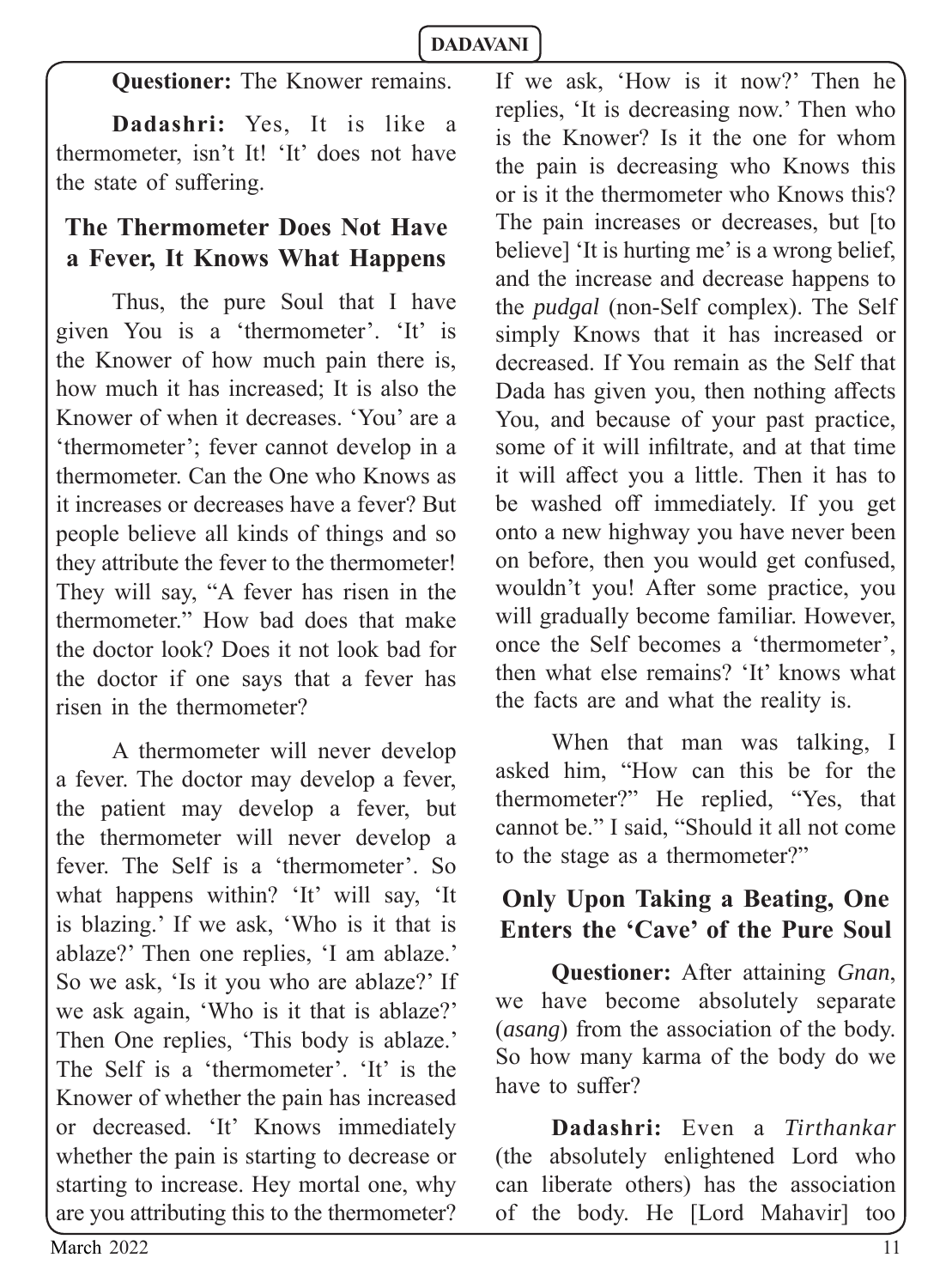had to endure the pain of thorns being forced into his ears; that was the karmic account. The lifespan-determining karma (*ayushya karma*) of the body has to be completed, thereafter one can go to *moksha* (liberation). Despite living in a body, One can remain absolutely separate (*asang*) and absolutely unaffected *(nirlep)*, this is what the Science of the *vitaraag* (absolutely detached) Lords is like!

**Questioner:** So Dada, as long as there is an effect of the body on the ego, the separation does not happen as much as it should, that is a 'thermometer' [gauge], isn't it?

**Dadashri:** Where is there ego in this at all? This is the dead ego. Would the 'moustache' of the dead ego not move? When a breeze moves the 'moustache', it is not considered living, it is the dead ego.

**Questioner:** It is dead, but it does experience the effects of the body, doesn't it? If someone slaps me right now, then I would have the experience that someone slapped me.

**Dadashri:** No, how has It [the Self] gotten hurt?

**Questioner:** If I think of it from the perspective of the pure Soul, then It does not get hurt, that is correct, but who is it that gets hurt?

**Dadashri:** It will indeed hurt Chandubhai, won't it! If you become Chandubhai at that time, then it will hurt you, if you come out of the 'cave' [of the pure Soul]! People may hit you, but when they hit you, become the pure Soul.

Before being hit you become Chandubhai, but become the pure Soul at the time of being hit. At that time, enter the 'cave'. Tell Chandubhai, 'You had to take a beating just now, didn't you?'

# **Remain the Knower-Seer in the Face of Intents That Tend to Anoint**

**Questioner:** Dada, when I am experiencing pain in the body, I don't feel like doing *samayik* (introspective analysis as the Self), I don't feel like doing *Charan Vidhi* (prayers that increase the awakened awareness as the Self). So what about that?

**Dadashri:** There's no problem if you can't do that. When You keep Seeing the pain that arises, that encompasses everything. *Charan Vidhi* and *samayik* are all encompassed in that.

**Questioner:** Dada, then I become irritable.

**Dadashri:** Who becomes irritable? When irritation arises, You should keep Seeing that too. 'You' should say, 'See, you became irritable.'

**Questioner:** When someone says anything, I cannot tolerate it.

**Dadashri:** But who cannot tolerate it? 'You' have to See the one who cannot tolerate it. What is he saying?

**Questioner:** So Dada, what I am trying to say is that when there is suffering within. I feel that instead of benefiting from it. I see all this. Effects such as these arise, so a mistake is being made, isn't it?

**Dadashri:** This is indeed the mistake that is being made. When this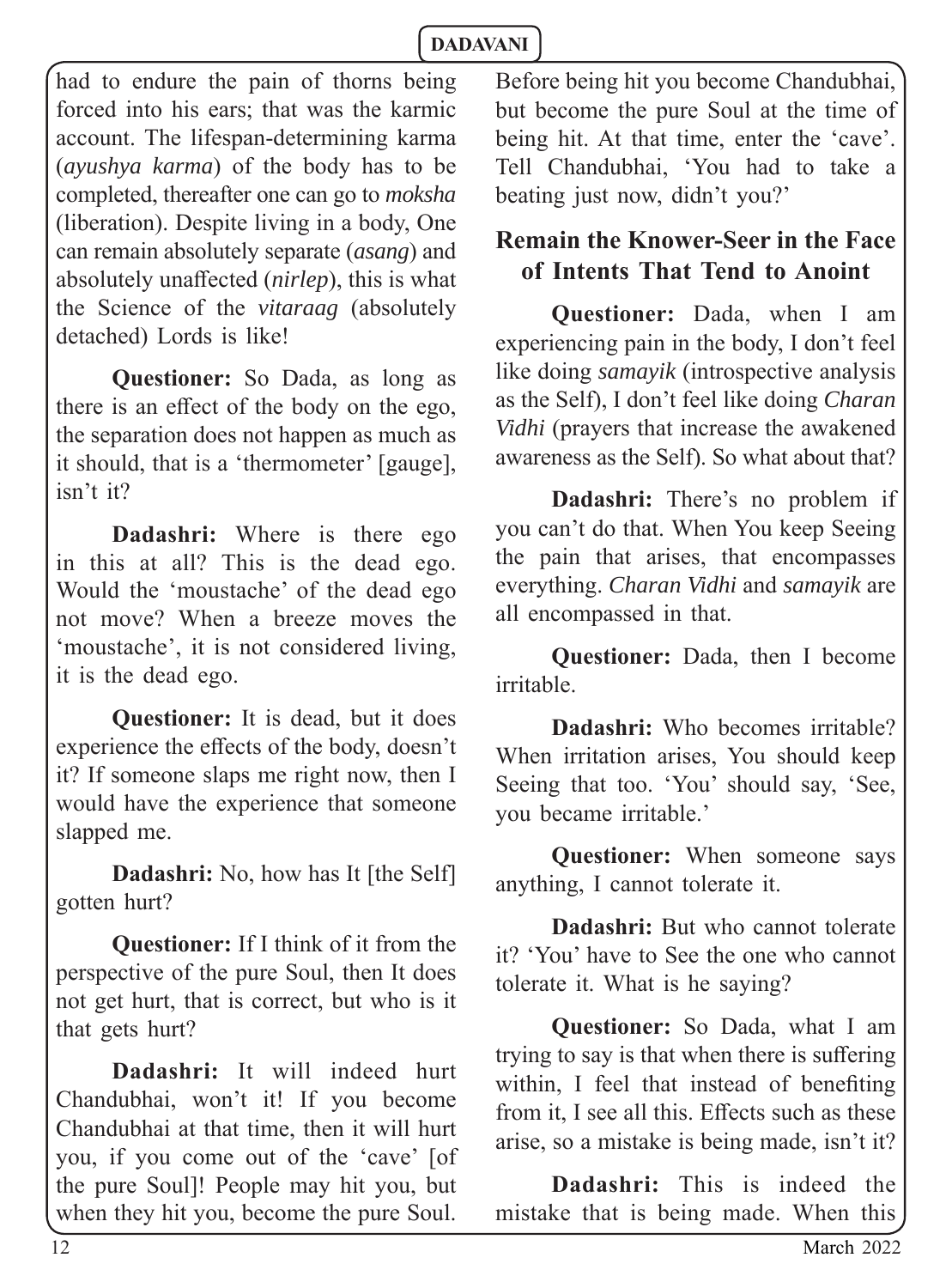happens, you end up becoming as you were before. So what if you cannot tolerate it within, and you cannot do such and such, you are not able to be at ease; the Self does not need to be at ease. The Self does not even need to tolerate anything. The pure Soul is indeed pure. 'It' has no such thing like this. 'It' is the Knower-Seer of all this. 'It' is the Knower-Seer of all that is going on. These are all considered *lepayamaan bhaavo* (intents that tend to anoint). They are only to be Known and Seen. When they are Known and Seen, then *saiyam parinaam* (a resultant state that is free of anger, pride, deceit, and greed) arises, and later, *saiyam charitra* (conduct that is free of anger, pride, deceit, and greed) arises.

Lord Mahavir would only Know [all that was unfolding]. When a bedbug would bite Him, He would simply Know it. He would not suffer the sensation of pain (*vede*). The extent to which there is ignorance [of the Self], one suffers by that much. You have become the pure Soul at the level of conviction; when You become the Self at the level of *Gnan*, then only Knowing will remain. Until then, there is the suffering of the sensation of pain. In suffering the sensation of pain, 'we' tell You to sit separately [from the one suffering], in Your 'home department' [the part that is the Self]! Do not move away from there at all. No matter how many times the 'doorbell' rings, do not leave the 'home department'. Let the 'doorbell' ring! Even if the 'doorbell' rings twelve hundred times, why should You leave Your office?

# **The Awakened Awareness of the Pure Soul Against Fears of the Mind**

If there is a place where accidents have happened and you have to travel along that place, then in such a case, the mind will tell you, 'What if an accident happens?' Then You should Know that the mind-radar is showing this right now. So [upon saying,] 'I am pure Soul, I am pure Soul,' You should enter the pure Soul within. Then when such a place passes, You can come out. Or, if there is some fearful situation on the outside, then You should enter the 'cave' of the pure Soul. And if an accident happens at that time, because You remained as the pure Soul, there will be no other loss, will there! And the mind does not do anything else, it simply shows this, what loss do You incur in this? What happens to these people of the world? While saying, "An accident will happen," they become one with it. So they become like an accident themselves. As the Self has become separated for You, You do not become *tanmayakaar* (engrossed with the body-mind complex). 'You' are only the Knower-Seer of it. But if the 'radar' says this, then You should enter the 'cave' of the pure Soul.

**Questioner:** When the mind says this, it will only say it if there are some phases of that, isn't it?

**Dadashri:** It is cautioning you and it is showing it to You as it appears to it, so how is the poor mind at fault in this? That is how the circumstances appear to it, that is why it cautions You. Otherwise, it would not say anything. However, the circumstances are not always what they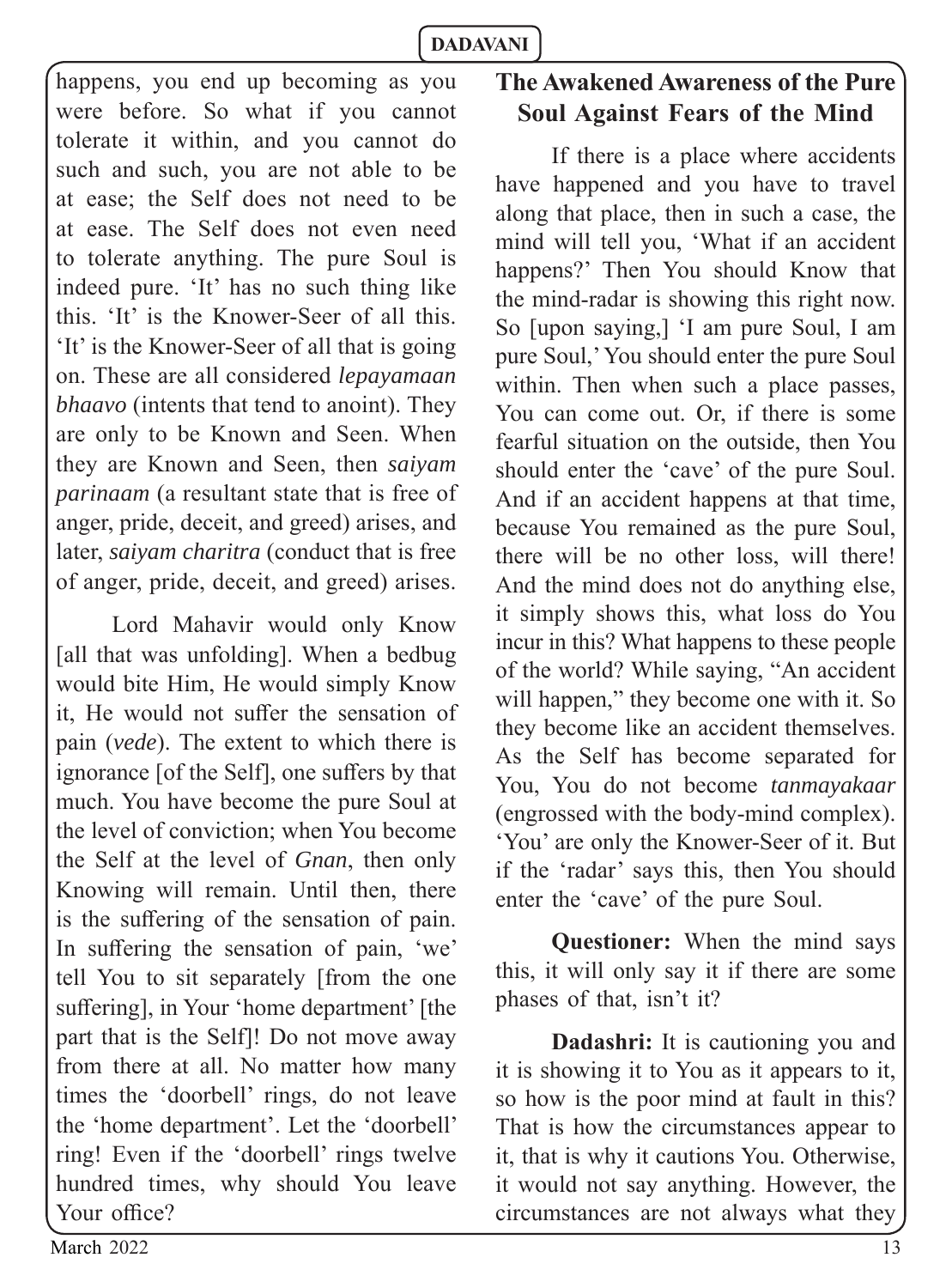appear to be. Yet it will tell you what it sees the way it sees it. That is its duty. The mind is duty-bound. So a radar is necessary, isn't it! Yet people want to get rid of this radar. Hey, how will you function without a mind? The mind is definitely needed. It not only gives hints about danger, but it also shows you pleasurable things, such as, 'This is a very nice place, it is a pleasant place.' So it works like a radar.

The people of the world say, "Do not show us such fearful things." They do not like it when the mind shows them fearful things. However, if the mind shows you fearful things, then enter the pure Soul.

# **For the One Who Is the Pure Soul, What Is There to Fear?**

**Questioner:** This fear that is there, the fear instinct, what is that? How does it arise? How does it charge and discharge?

**Dadashri:** As far as fear is concerned, the extent to which one believes himself to be temporary, he experiences that much fear.

**Questioner:** I did not understand that. What does 'he believes himself to be temporary' mean?

**Dadashri:** 'I am Chandubhai' is a temporary state and when one believes himself to be that, he keeps feeling fear. [With the awareness of] 'I am the pure Soul, nothing at all can happen to Me, I am eternal,' what is there to fear?

**Questioner:** Then no fear is felt.

**Dadashri:** 'You' do not have any

fear at all! 'You' are the pure Soul, nobody can see You, nobody can hurt You, nobody can kill You, nobody can even challenge You! This world has actually arisen because of your own irrational fear. There is no interference of anybody in the middle. And if Chandubhai is feeling a little down, then You should have him stand in front of the mirror, pat his shoulder and tell him, 'I am with you! Before, you were alone, you were confused. You could not tell anyone. Now I am with you. Why are you feeling distressed? I am God and you are Chandubhai. So not become distressed.' If Chandubhai becomes very elevated, then tell him, 'This pompousness of yours is because of the power I behold.' So, You should remain in the 'home department' [the Self] and keep finishing off the tasks of the 'foreign department' [the relative self; Chandubhai]. This *Gnan* is *nirlep* (absolutely unaffected); It is such that nothing can affect It.

# **The Awakened Awareness of the Pure Soul When the Fear of Death Arises**

'You' have been given the Self; so when fear arises, You go inside. When there is no fear, you go out to gather this and that. But when the bombs start falling, You immediately go inside. You seek out a place that is free from fear, so You enter inside. So, in fearful times, [this *Gnan*] remains wonderfully. At the time of death, it remains wonderfully, or else, when there is fear such as that of dying, it remains wonderfully.

**Questioner:** When fear arises, One enters the Self?

**Dadashri:** The intents that were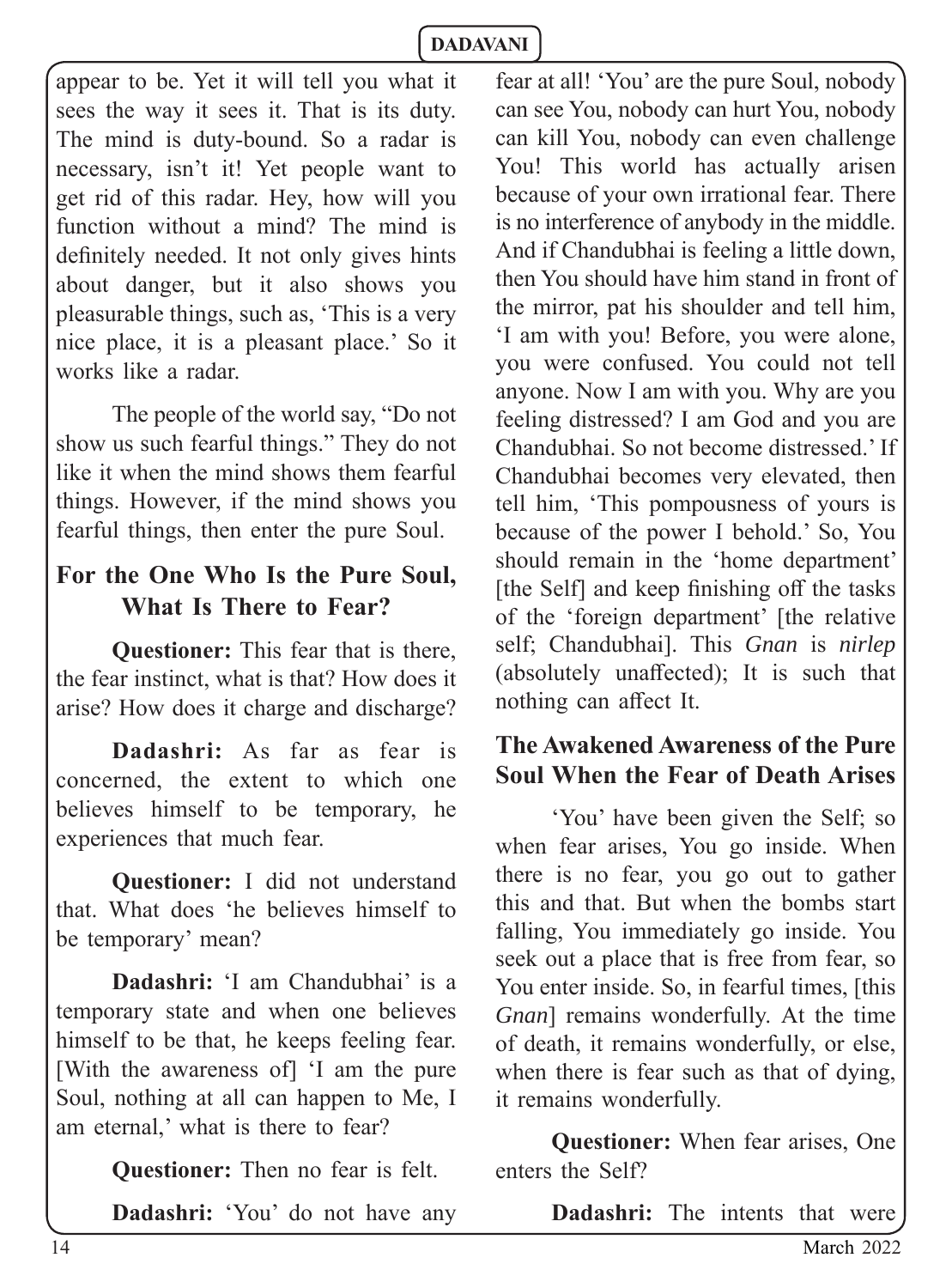directed externally come towards the Self. The awareness that prevails in the external, that awareness comes into the Self, and [the awakened awareness of] 'I am pure Soul' arises. Then one lets go of everything on the outside, he stops having any dealings on the outside and as long as fear does not arise, he will say, "I'll go get some *jalebi* (Indian sweet), I'll go get some snacks." And the moment any fear arises, One enters the 'home' [the Self] within. And when the fear of death arises, One is in the 'home'.

**Questioner:** So when there is fear, does the *jagruti* (awakened awareness) increase a thousand fold?

**Dadashri:** It increases for sure, the *jagruti* increases, but the intent as the Knower-Seer will always be there, won't it! However, when there is a calamity on the outside, One will go inside. And upon going inside, there is always absolute bliss. The suffering does not remain at all, does it!

After attaining this *Gnan*, there is no fear that can trouble a person, he can constantly remain fearless. Can that happen or not? Have you seen anyone who is fearless?

**Questioner:** I have never seen anyone who is fearless in the sense you are speaking about.

**Dadashri:** No one can be fearless. Lord Krishna did become so, Lord Mahavir did become so. There is no one else who has. Does an ordinary person have the capability to become fearless? So, it is only if there is *vitaraagata* (total absence of attachment and abhorrence) that it is possible to become fearless. It is when there is no attachment and abhorrence that it is possible to become fearless.

# **The Experiential Awareness of the Pure Soul Prevails During Samadhi Maran**

**Questioner:** I have heard that when a person is on his deathbed, the pain he feels is equivalent to being stung by one thousand scorpions. So, at that time, does this *Gnan* remain present or not?

**Dadashri:** This *Gnan* will definitely remain present. It will give constant *samadhi* (a blissful state that comes about when one becomes free from mental physical, and externally-induced suffering) at the time of death. The *Gnan* that gives *samadhi* right now will definitely be present at the time of death. The balance sheet of your entire life will be present at the time of death.

**Questioner:** When there is severe pain, when there is intense aching…

**Dadashri:** There is no problem with that. Forget the pain sensations… even if one becomes unconscious, he still has that *dhyan* (internal state of being); *shukladhyan* (internal state of being in which One prevails in the awareness of 'I am pure Soul') does not leave, does it! Once it emerges, it does not leave. It does not allow worries to arise even now, does it?

#### **Questioner:** No.

**Dadashri:** So, the *dhyan* that does not allow any worry to arise; the kind of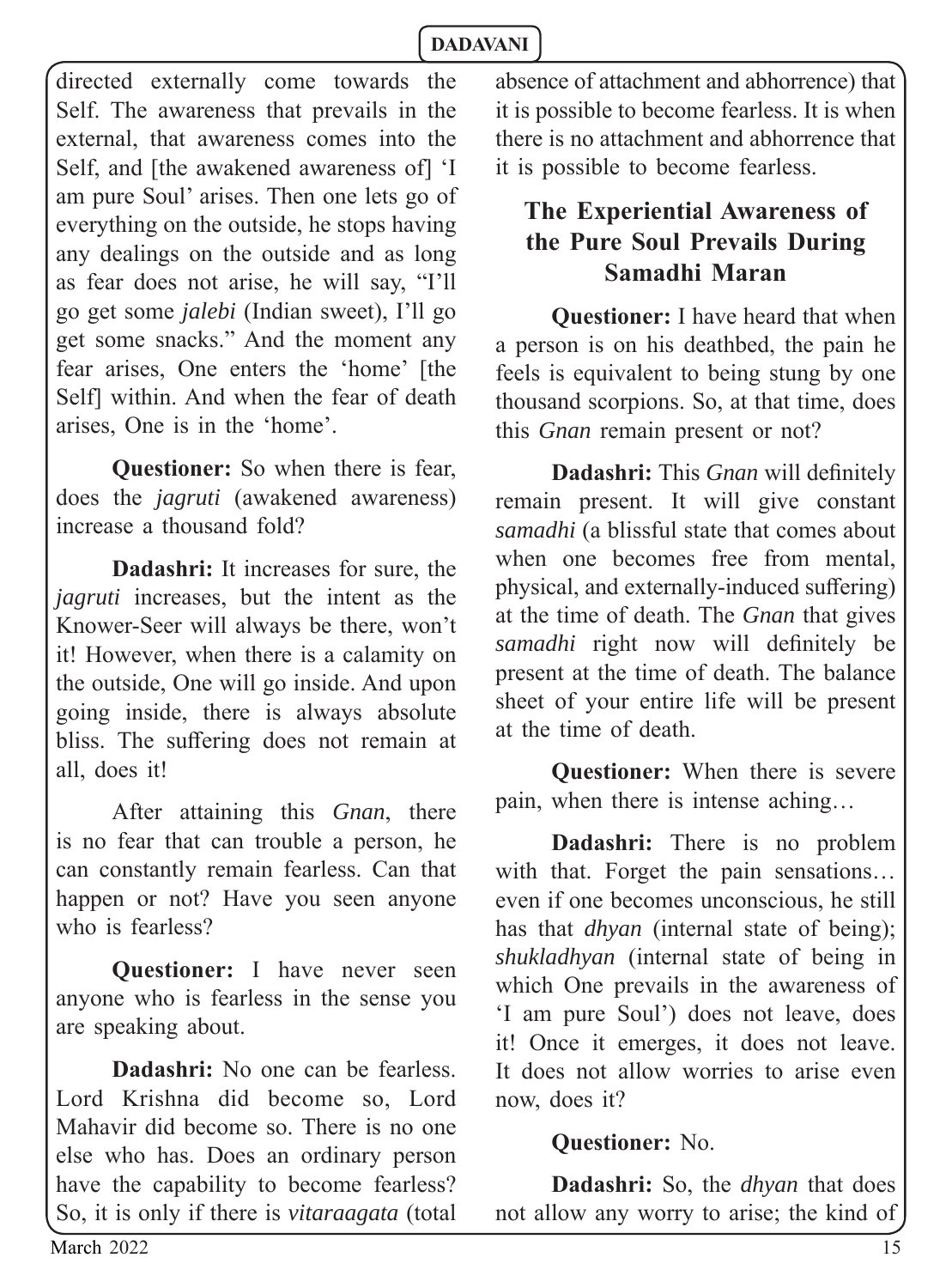thing that has never happened before in this world has happened today. So would it abandon You at the time of death? If the experiential awareness (*bhaan*) of 'I am pure Soul' remains, then that is referred to as *samadhi maran* (blissful state at the time of death, during which One is in the state of awareness as the Self). Then no matter how much pain the body is in, do not concern yourself with that. So if You remain aware (*jagrut*) at that time, then the illusory attachment (*moha*) decreases, and the my-ness (*mamata*) is bound to decrease. Then with regard to my-ness, You will realize, 'I have my-ness for that which is not mine.' So the my-ness undoubtedly leaves. So then *samadhi maran* is going to happen for sure.

So, go ahead and tell death, 'Come early if you want, come later if you want, but come as *samadhi maran*!'

*Samadhi maran* means that One remembers nothing but the Self [at the time of death]. The *chit* (inner component of knowledge and vision) is focused on nothing else except for One's Real form, the pure Soul. There is no unsteadiness of the mind, intellect, *chit*, and ego whatsoever! There is constant *samadhi*  (free from the effects of mental, physical, and externally-induced problems)! The body may have externally-induced problems, yet One is not affected by them. Is the body full of problems or not?

#### **Questioner:** Yes.

**Dadashri:** It does not only have externally-induced problems, it also has physical problems, doesn't it? Externallyinduced problems do not affect the *Gnani*.

If there are physical problems, then they do not affect Him. Whereas for the one who does not have Self-realization, even if he does not have any physical problems, he invites them! *Samadhi maran* means the experiential awareness (*bhaan*) of 'I am the pure Soul' remains! There are many of our *mahatmas* who have passed away; the experiential awareness of 'I am pure Soul' remains for all of them.

Ultimately, at the time of death, the Self withdraws everything belonging to It from all other places and prevails in Its very own *samadhi*. 'Our' *mahatmas* who have attained the right belief of 'I am pure Soul' (*samyak drashti*) attain *samadhi maran*. The body is vacated with the awakened awareness of 'I am pure Soul.'

# **The Self Is the Knower of the Depression**

**Questioner:** The established awareness (*laksh*) of the pure Soul constantly remains, yet many times the mind becomes depressed. What is the reason for that?

**Dadashri:** What our *Gnan* says is keep Seeing what is happening to Chandubhai. There is no other solution, is there! 'You' would know that a lot of garbage [in the form of filled stock of karma from the past life] has been brought along, wouldn't you?

**Questioner:** At that time, the relationship of the object to be known and the Knower does not remain. And [the awareness that] 'I am completely separate from this mind, speech, and body' does not remain.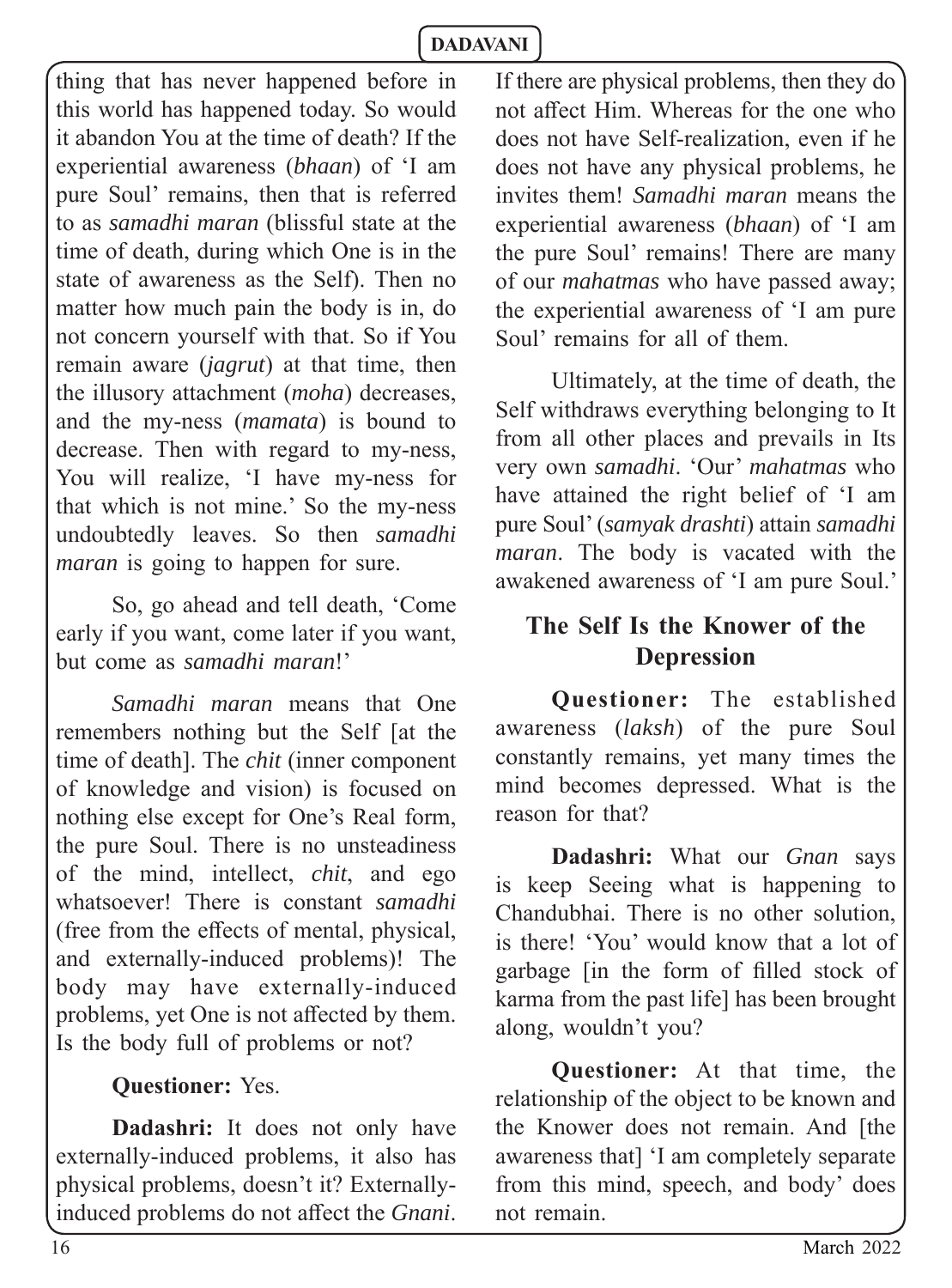**Dadashri:** If the relationship of the object to be known and the Knower did not prevail, then You would not Know that it has gone for Chandubhai! Who is it that Knows this? Therefore, this remains completely separate for You! 'You' Know [everything that unfolds] each and every minute.

**Questioner:** But after Knowing that, it should stop, shouldn't it? And I should turn towards the Self again, shouldn't I?

**Dadashri:** It is not possible to turn back by trying to do so. How are you going to turn back around?

**Questioner:** So Dada, the machinery is going to keep going on the wrong path like this and am I to just keep Seeing that?

**Dadashri:** What else are You going to do? The wrong path and the right path are both paths, You should keep Seeing them.

**Questioner:** But the entire life will be wasted on the wrong path, won't it?

**Dadashri:** But what will happen if you become agitated in that case? To keep Seeing that is indeed *Purusharth* (progress as the Self). You become perplexed because you do not understand what *Purusharth* is. This is just suffocation.

**Questioner:** Eventually, I grow weary, feeling, 'What is it that is happening?'

**Dadashri:** If anyone grows weary, it is Chandubhai, is it as though You would do so? And You should scold Chandubhai and make him do *pratikraman* in the evening.

When depression arises, if one is

absolutely certain that 'This is not My Real form (*Swaroop*), I am the pure Soul, I am the Knower of the depression, it is separate,' then he will attain salvation! Keep protecting the *jagruti*, keep nurturing only the *jagruti*, It is verily the pure Soul.

**Questioner:** And the Self is actually only the Knower, isn't It? When did the depression come about, what is the severity, is it less severe or more so than the last time?

#### **Dadashri:** 'It' Knows everything.

**Questioner:** Just as I should remain as the Knower of the depression, as the Self, similarly, if I remain as the Knower during the time of elevation, then the period of depression will not come, will it?

**Dadashri:** If you hear some praises and you become inflated, then the Self Knows, 'His chest is puffed out with pride.' When you become elevated, depression will inevitably come later on.

**Questioner:** So at the time of being elevated, should I maintain the *jagruti* that, 'You've become inflated'?

**Dadashri:** If such *jagruti* remains, then it is beneficial for salvation

**Questioner:** So however much elevation there is, there will correspondingly be that much depression, won't there?

**Dadashri:** If one sits on a chair that is one hundred and fifty feet high, then he will fall from one hundred and fifty feet.

# **The Self Can Be Found During the Penance of Depression**

When can the Self be found? If one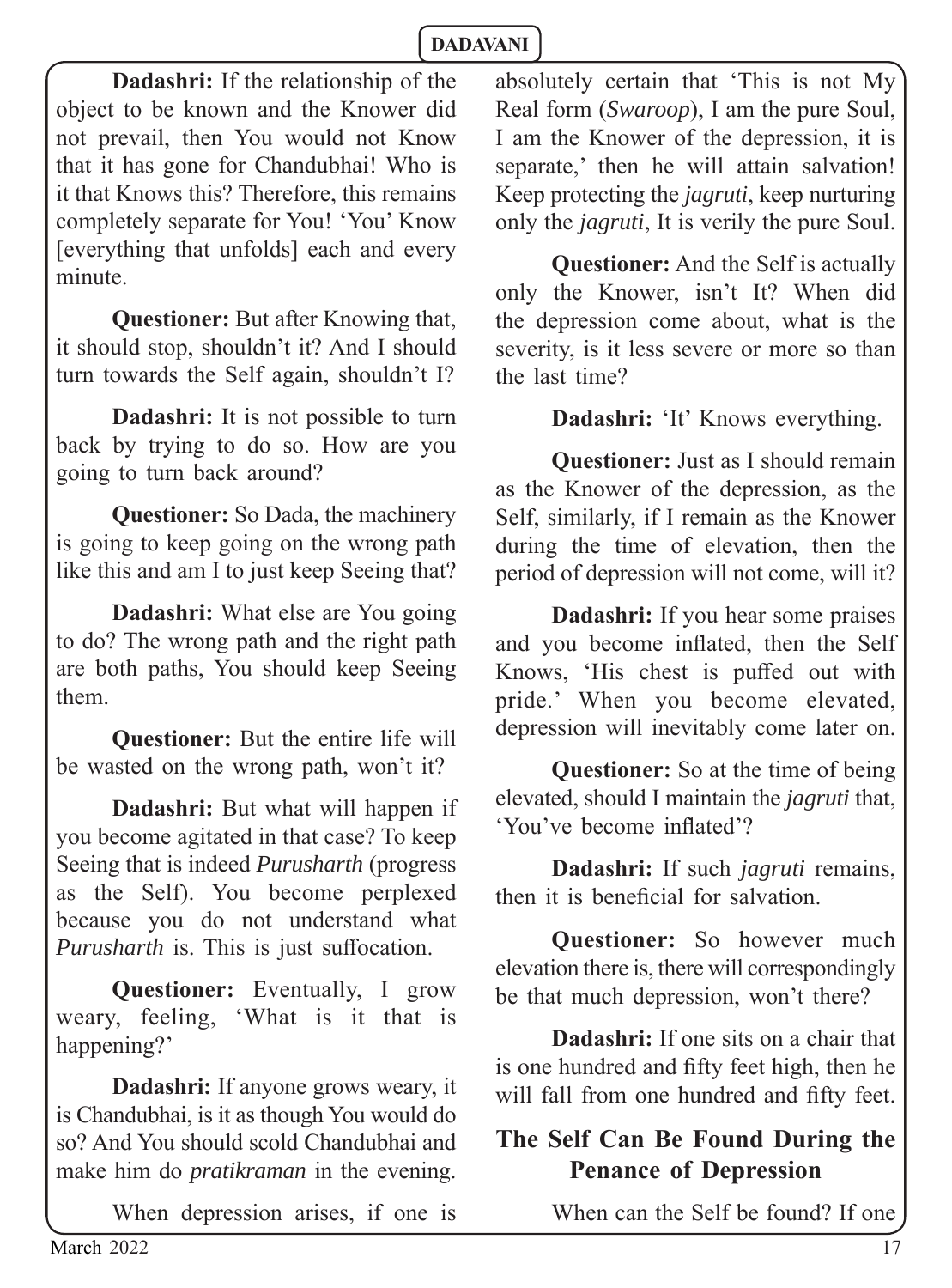latches on to peace when true depression comes, then the Self can be found. If he applies a solution for it, then he is doomed. By remedying the depression, one proliferates worldly life. The Self can be found only during depression. [Please note this is the depression of the ego, not clinical depression.]

Depression is considered penance (*tapa*), and the Self is found in penance. But these poor kids lose out on the opportunity; they do not have the understanding, do they! When is the Self found?

**Questioner:** In misery.

**Dadashri:** It is when there is tremendous externally and internallyinduced suffering from all directions that the Self is found. Do you understand that? Yes, so now what will You do?

**Questioner:** I will not lose out on such an opportunity from now on.

**Dadashri:** There is no remedy for depression. There is no medicine like depression in this world. However, these people who have no understanding of it have destroyed it all. These are people without any understanding! So become very stern. Say [to file number one], 'Wither away and die, but now the one who becomes engrossed is someone else! You are separate and I am separate.' At that time, it [the experience of the Self] will flash.

As it is, when one becomes famished, he ends up eating anyone else's leftovers. This is the way. Now if this is not uncivilized, then what else is it? Should you eat someone else's leftovers

or maintain your dignity? For the one who maintains his dignity, the Self will become present. Now what will You do?

**Questioner:** Up until now, I used to look for ways to get rid of the depression.

**Dadashri:** Depression is beneficial now. Depression is the most beneficial of all.

**Questioner:** This has now fit [into] my understanding].

**Dadashri:** It has fit [into your understanding], but what I am saying is that you should come out of depression, shouldn't you?

**Questioner:** I am coming out of it.

**Dadashri:** You are coming out of it, but you should come out of it altogether now. Why are you still dwelling there? Clear it out altogether that, 'Chandubhai, you will wither away and die, but I am indeed separate from you.'

One can certainly live in depression. It is a different matter if there is no depression. Depression means the moment has come for the Self to manifest. Did you not know that?

**Questioner:** So when I am not able to tolerate the depression, I try to find happiness from worldly things.

**Dadashri:** At the extreme limit of tolerance, the Self manifests! Is the Self likely to manifest on Its own?

**Questioner:** Dada, what You have said is exact, but I am currently not in a state where I can fight this battle on my own.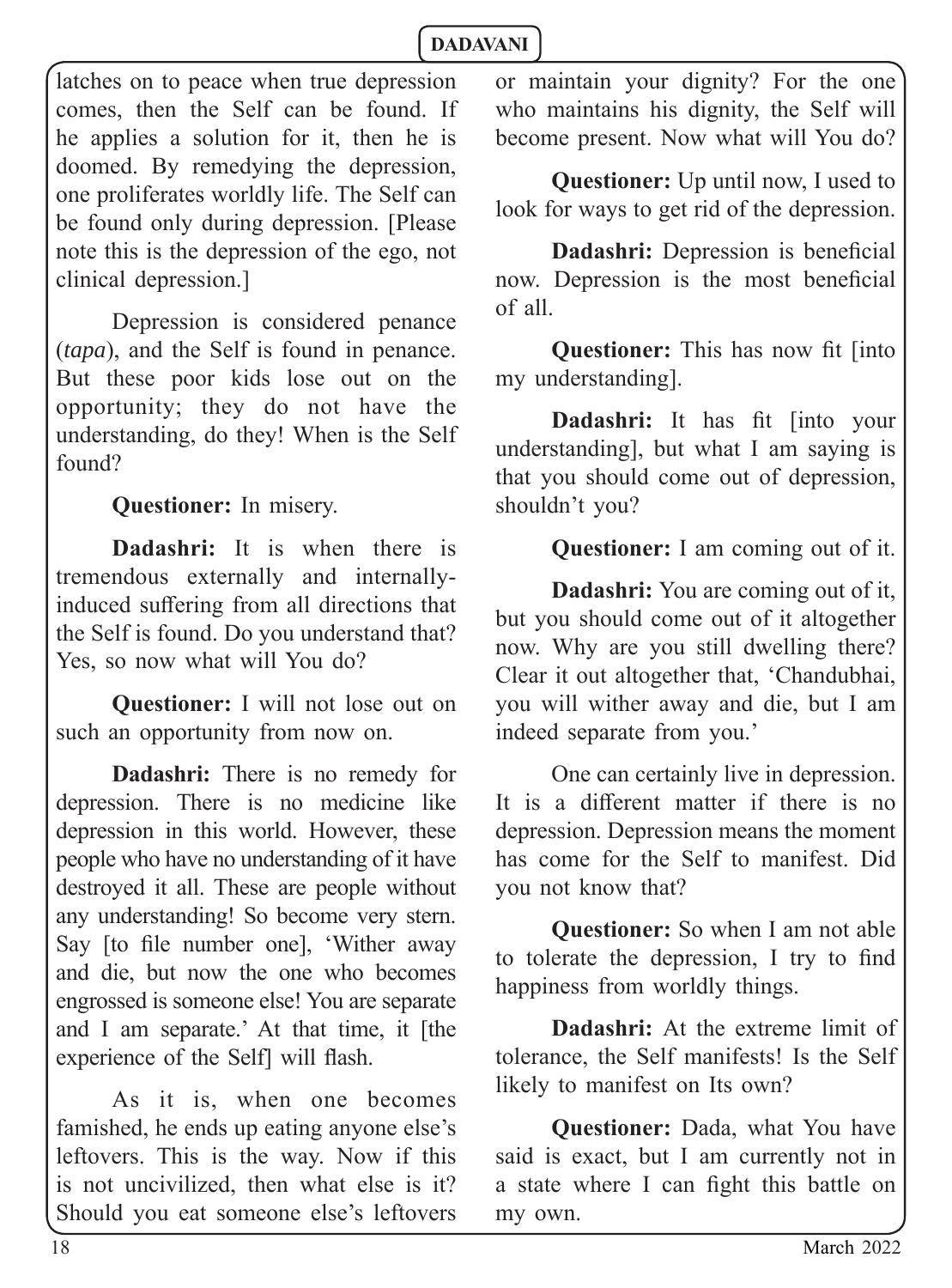**Dadashri:** No, You are capable of fighting; You can fight everything. That man so strongly reprimanded [his file number one] that he cried, he cried a lot, but then everything came to a stop. All the negative behavior came to a halt.

Depression is considered the best time. Take advantage of it. Depression does not come on any random day and [without it,] the Self cannot manifest. The Self has manifested only during depression. Take advantage of depression, by a hundred percent. Do not let the depression go to waste. Will you take advantage of it now? By what percentage?

**Questioner:** I want to take a hundred percent advantage of it.

**Dadashri:** Yes…alas those who live with me do not understand this and so this feeling arises in me that, 'What kind of a person is he? How can those who want to practice *brahmacharya* (celibacy through the mind, speech, and body) be like this?' Tell the body, 'Burn! You can burn and I [the Self] will See; I will See you burn ablaze.' That is how strong they [those who practice *brahmacharya*] are! These weak ones are not even able to tolerate a mere tiny internally-induced affliction (*parishaha*), so how are they going to tolerate the twenty-two *parishaha* (twentytwo types of internal suffering that have to be endured with equanimity so as to shed karma as per the Jain scriptures)?

**Questioner:** The *Gnani Purush* (the One who has realized the Self and is able to do the same for others) will give us the energy, won't He?

**Dadashri:** The *Gnani Purush* will

give all the energy, yet one conducts himself as per his own understanding; he acts crazy. He tries to treat his depression. Hey, you are treating it! Depression is the biggest window that allows the Self to manifest. On the contrary, if depression is not arising of its own accord, then you should ask someone to reprimand you strongly.

Why should you tell someone to reprimand you? It is so that depression arises. [It is with the understanding,] 'If depression comes, then I will be able to find the Self.' This will facilitate *nididhyasan* (visualization of Dadashri)! Otherwise, all this will not manifest. The Self has been found during depression, so when depression comes, say, 'More of you come.' Don't treat it. When one treats the depression, then he closes the door the moment the Self is about to manifest.

#### **The Boundary of Depression…the Window to Become God**

One does not know the boundary of where to maintain steadiness! I thought that this person must be maintaining steadiness. Then he says, "When depression comes, I end up eating leftovers. Along the way, I end up finding whatever someone else has thrown away, I even end up eating some of that." Upon hearing this, I became stunned. My head began to spin. You even end up eating leftovers that people have thrown away?

**Questioner:** That should not be eaten.

**Dadashri:** This person is saying, "I end up eating it. I end up eating a lot of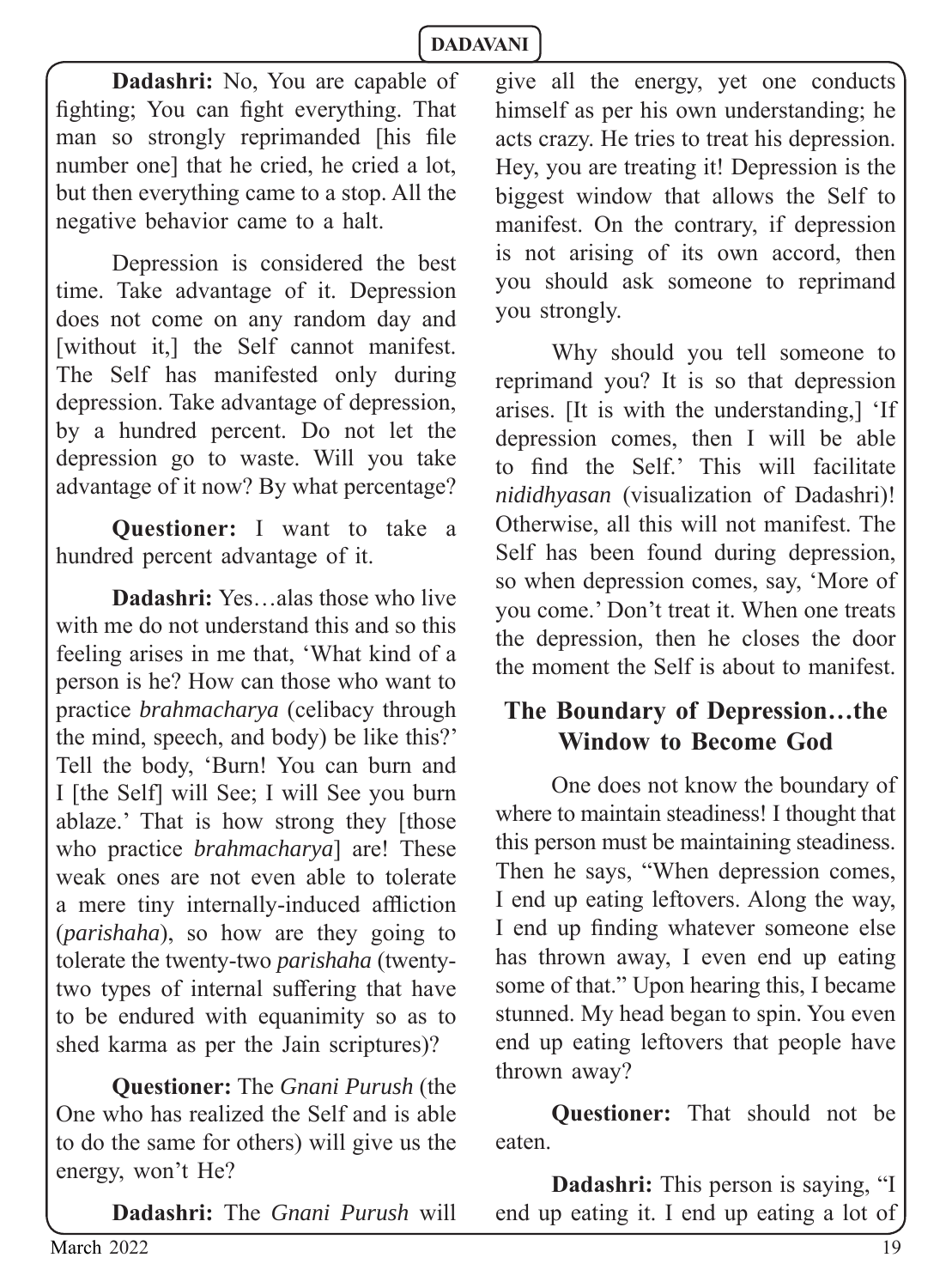leftovers." Were you not telling me, "When I get depressed, I end up eating it"?

**Questioner:** Yes.

**Dadashri:** So then? Will you continue doing that?

**Questioner:** No, I do not want to do that.

**Dadashri:** Remain in depression longer. Say to it, 'Keep coming, depression. It's you and it's me.' At that time, the Self will quickly separate. When you are trying to peel off a bandage, will it peel off without you crying, "Oh my God, oh my God"? What do you have to do? You have to say, "Peel it off." It's okay if you peel off a few hairs with it, but it will peel off. Otherwise, you will not be able to peel off the bandage and it will hurt daily. Is that the thing to do?

**Questioner:** But Dada, that is ego, isn't it?

**Dadashri:** That is the discharge ego. There can never be the charge ego in this, can there! Don't use your intellect in this, you will needlessly take a beating. Don't protect [Chandubhai]. Depression is the biggest window of opportunity to become God. When there is commotion going on within, there is no feeling of ease internally, when there is so much agitation going on within, say, 'Come on all of you. Sit far away.' With that, they will all quickly sit far away. When You say, 'Are you going or not?' they will all quickly scatter. Why would you come into depression?! Sing, "What can a fox do to a lion's cub? (*Re sinhna santaanne, shiyaal te shu kari shake*?)"

When this depression comes, say to it, 'All the other ones come along, too.' They will not take You away. The Self remains where It is! When all other forms of depression come together, since you have met Dada, there is no end to the wealth in Dada's bank! I will make the payment for you. There is no shortage in Dada's bank!

You have met the *Gnani Purush*, He is an *Akram Vignani* (the Scientist of the direct path to liberation). You have the freedom to eat and drink whatever you like, you have all kinds of freedom, but why this? When the slightest depression comes, you become distressed by it? If a bomb is about to be dropped, then You should not be affected by it internally, yet you are becoming distressed because of depression? Oh! If a bomb is about to be dropped, if the leader of another country says, "A bomb is going to be dropped in your region." Then You should say, 'Whenever you want to fall, fall. It's you and it's me. You are the one falling and I am the Knower of it.' The one that falls will go ablaze, the Knower can never be set on fire. No matter how many bonfires are lit, the eyes of the onlooker will never burn. So nothing affects the Self at all. The Self can pass right through the bomb, but nothing can affect It! This is the Self that I have given You!

# **The World Is Won by Being Defeated**

After attaining this *Gnan*, the *dhyan* (internal state of being) of the pure Soul remains constantly for You. So every evening, You should ask, 'Am I Chandubhai or the pure Soul?' If the reply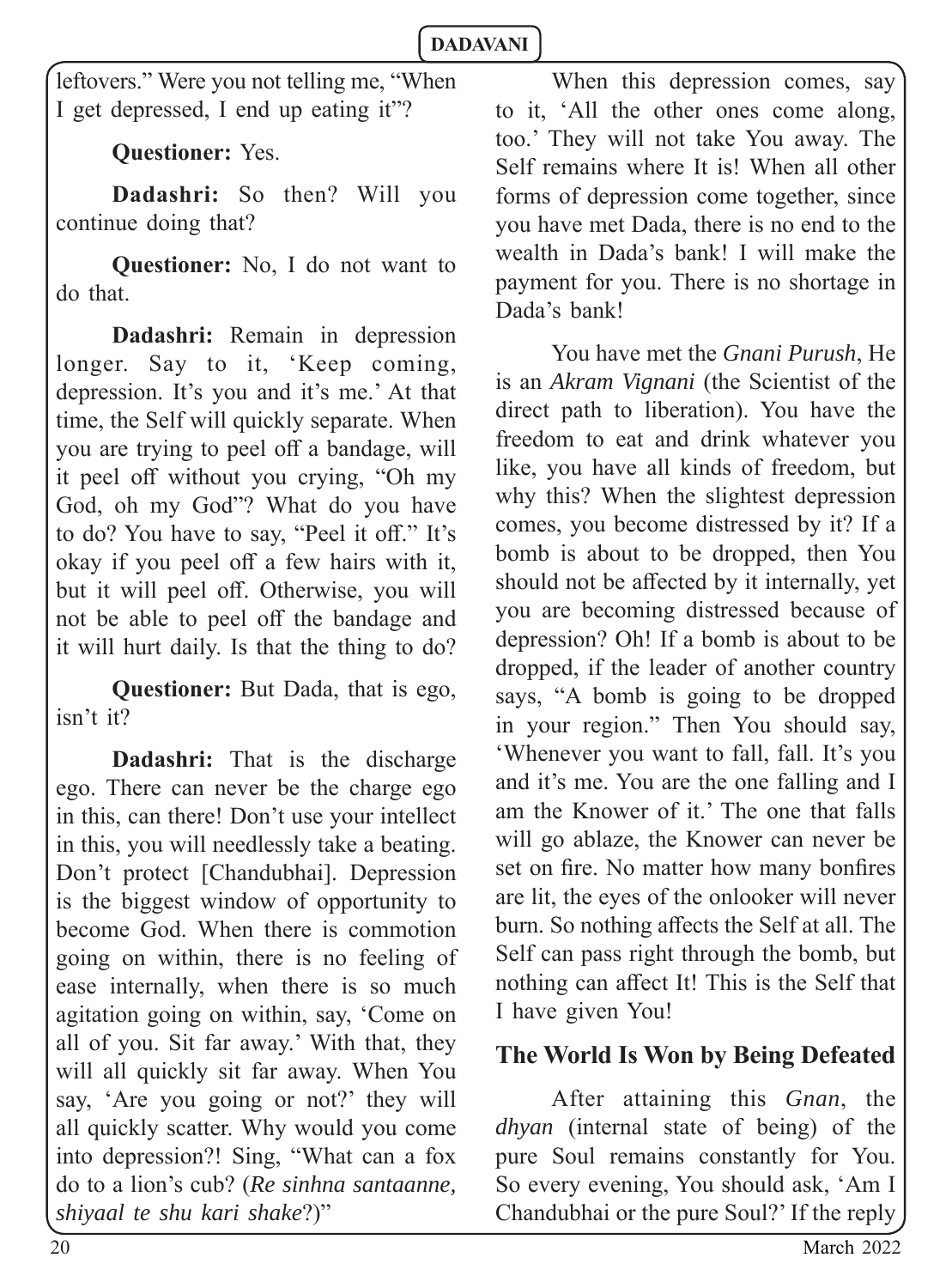is 'the pure Soul', then it can be said that the *dhyan* of the pure Soul remained the entire day.

**Questioner:** If we were to say that, then people would say that we are mad.

**Dadashri:** If they say you are mad, then they are calling Chandubhai mad, no one would ever tell You that. They do not know You at all, do they! If they say that to Chandubhai, then You should say, 'Chandubhai, if you are [mad], then they will say so, and if they say so when you are not, then the liability is theirs. It is not your responsibility.'

**Questioner:** When someone says something like that to me, when they say, "You are mad, you are senseless," I don't like it.

**Dadashri:** The fact is, you cannot have your cake and eat it too. You have to pick one or the other. 'You' want to go to *moksha*, so people will call you crazy and they will even beat you up, they will do everything. But you should let go of your view. So you should tell them, "Sir, I sit here defeated." A man had come to visit 'us'. 'We' told him, "You will have to leave being defeated, instead I sit here having already been defeated. So you just have your meal and go to sleep peacefully! You have received what you wanted. You have a desire to defeat Dada, don't you? Well I myself admit that 'we' have already been defeated."

So how can such people be dealt with? All this is actually considered to be a botheration. It is better for the body to take a beating, but in this case, the

mind takes a beating. That is actually a big problem!

# **Would the One Who Is Free From All Desires Have Depression?**

Once the pure Soul has been separated, who is affected by the internally-induced and externally-induced sufferings? They affect Chandubhai. So when Chandubhai becomes distressed, You should tell him, 'I am with you, do not become distressed.'

**Questioner:** 'With your heroic courage, Dada is there to help.' ('*Himmate marda to madade Dada*.') A great statement came forth today.

**Dadashri:** Yes, people will have depression. How would You get depression? Would You ever get depression?

**Questioner:** Dada, what is the root cause of depression?

**Dadashri:** It is one's own weakness. what else?

**Questioner:** What kind of weakness?

**Dadashri:** All kinds of weaknesses. When one has a deceptive intention (*danat chor*), then depression will inevitably come.

**Questioner:** These words are exact, Dada.

**Dadashri:** If one does not have a deceptive intention and is candid and pure-hearted (*nikhaalas*), then why would he have depression? It is because he has the desire to enjoy worldly pleasures, isn't it? If One does not have any desire, then why would he have depression, the One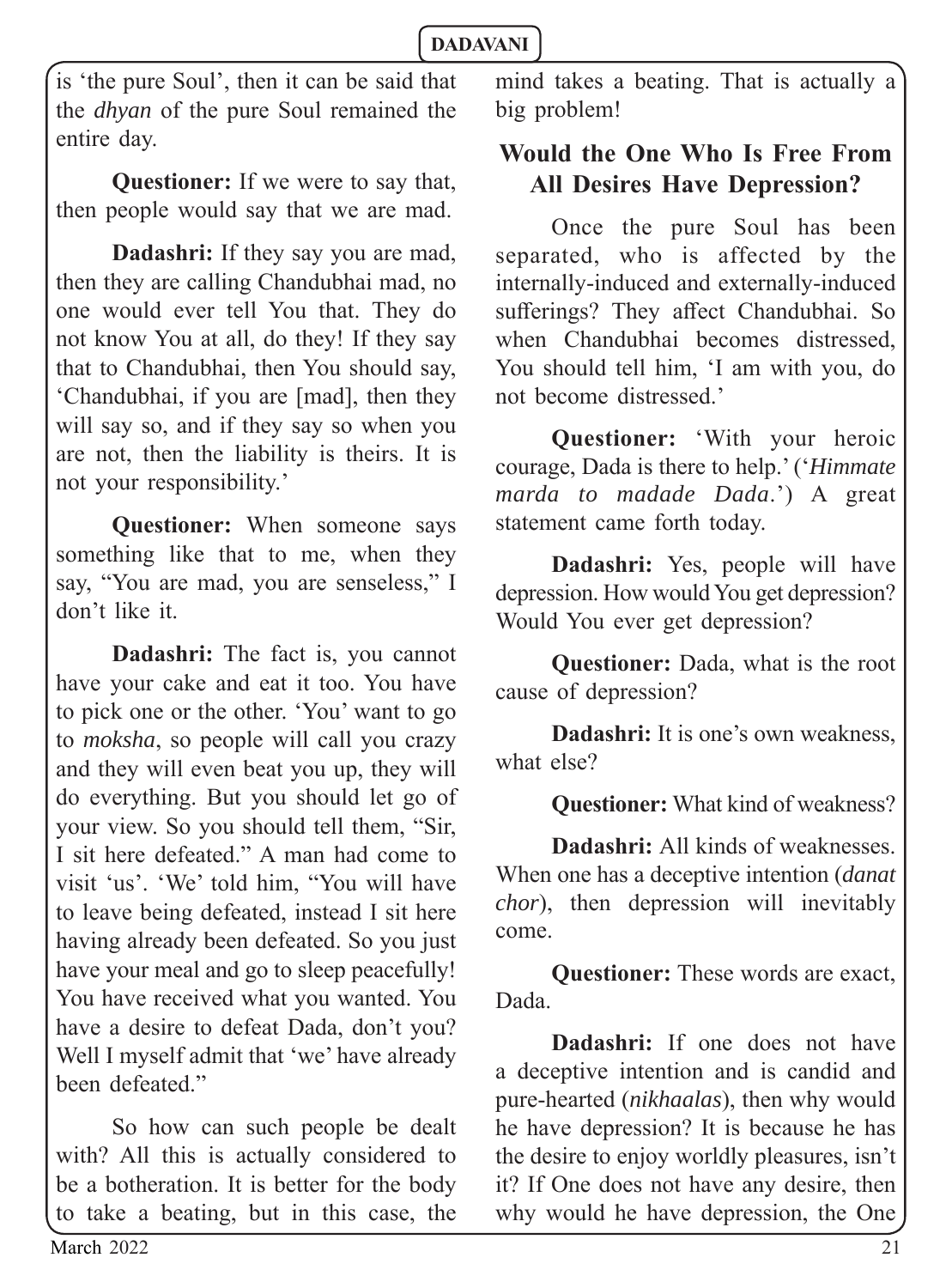who is free from all desires (*nirichchhak*)? As You have become the Self, You do not have any desires. [You are] the One who is free from all desires!

# **Keep Seeing the Garbage Inside**

Dada has given You the understanding that You are the pure Soul. So Your belief has changed. Therefore, it is definite that You have become pure. But now, what about everything inside that remains to be cleaned?

So now, You get rid of all this inner garbage. Can You See the garbage inside yet or not? So You might say, "Yes, the garbage is lying there." So once that garbage is removed, what else remains? The response is, "I am pure." Every day, You say, "I am pure Soul" at the big toe [while doing *Charan Vidhi*], but you have not yet become that. You might ask, "What is it that still remains?" 'We' respond by saying, "There are cobwebs stuck underneath the furniture." You remove all of those and then say, "Now I am pure." To which 'we' say, "No, there are still these utensils, once those are cleaned, only then it can be considered clean, then it can be considered pure." So that is done. Then 'we' tell him, "There is still some dirt stuck on the utensils." Once all of that is done, You become the pure Soul. So 'I' am the Self and this *pudgal* has become pure. So you [the *pudgal*] have become pure and 'I' have also become pure, so we are both free. So 'we' do not have to tell You about this anymore.

**Questioner:** That is correct. So [after attaining *Gnan*,] I have to remain attentive to the internal only.

**Dadashri:** 'You' have to continue to See how much of it has actually become pure and how much of it still remains [to be purified]!

**Questioner:** Now all the garbage has to be removed meticulously.

**Dadashri:** Were you not removing the garbage meticulously until now?

**Questioner:** No, I must not have removed it like that.

**Dadashri:** You say, "I must not have removed it like that," but you have not removed it at all. Not a single word will go unchecked by 'us'. 'Our' appraisal is of a different kind! So do you have to remove the garbage or do I?

**Questioner:** I will remove it with your grace.

**Dadashri:** But You should keep Seeing everything this way. After Seeing everything meticulously, come and tell 'us', "I have now become pure." If external beautification gives so much happiness, then what will happen once You purify everything internally?

**Questioner:** There will be even more bliss.

**Dadashri:** There will be complete bliss, the state of absolute bliss! 'You' will be able to remain in *samadhi* (a state free from the effects of mental, physical, and externally-induced problems).

So now See everything meticulously. It is the case that if 'we' are sat down [to explain all this further], then an entire Ramayan [epic] can be revealed!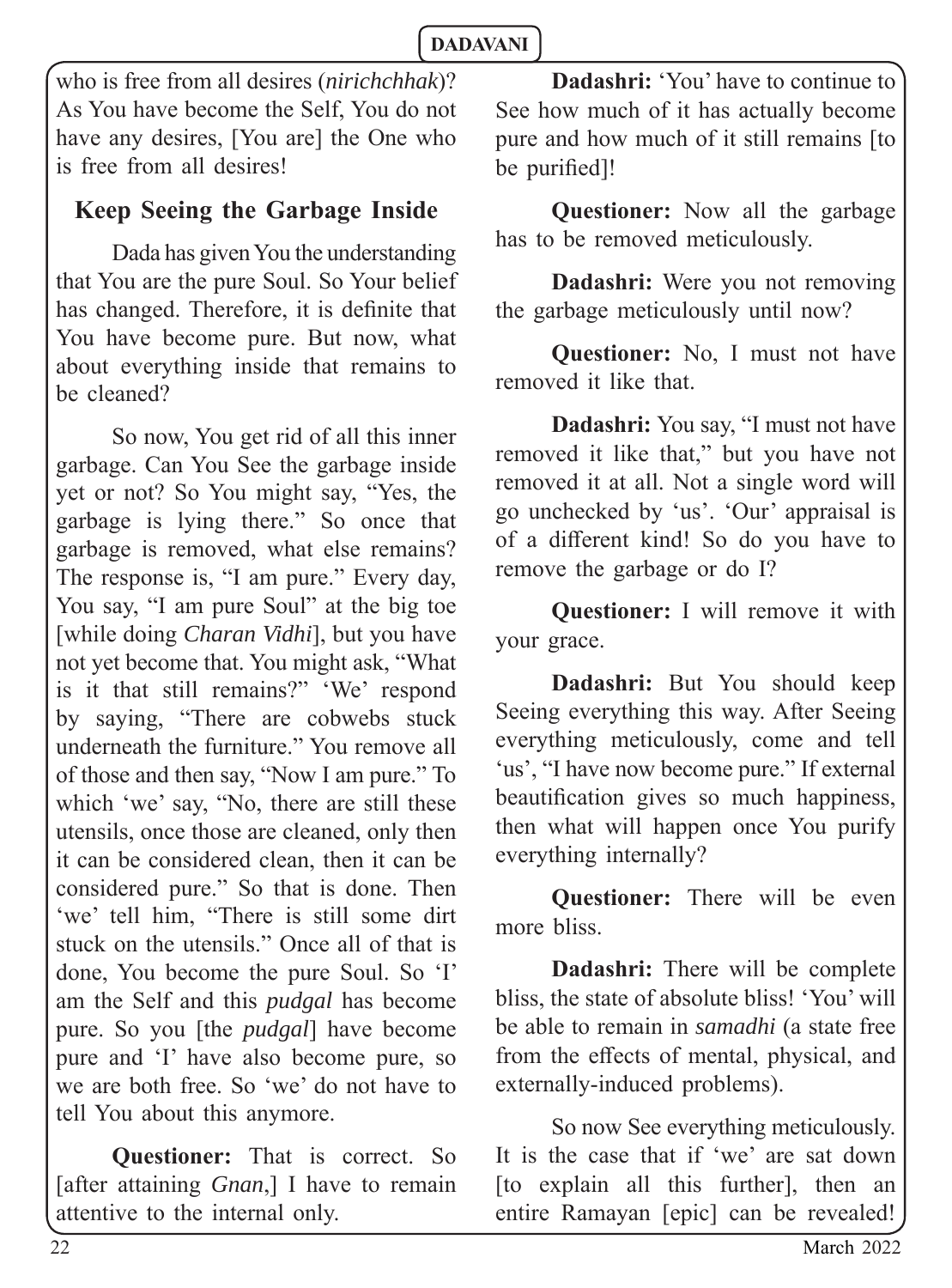An entire book can be compiled! I have explained this to you very briefly, in just five minutes

**Questioner:** Is it possible to still attain this meticulous Vision or not?

**Dadashri:** Now that you've spoken about it, the Vision will become meticulous for sure. But you've never asked, "Do I have to do anything else now?" "It's completed for me," is what you used to say.

Earlier, you were saying, "I have become clear," and now you say, "No, I have not become clear. Now I want to become clear." What had you become before? On the outside, you looked clear, but the inside was full of garbage.

As a matter of fact, You are to become God; You are not to become the servant of God. At the moment, you do write, 'The servant of servants [a title assumed for one's self to symbolize humility],' but ultimately, as You clear everything, You will become God. There is infinite energy within You.

# **How Long Can Dada Keep Showing You?**

**Questioner:** Now, this garbage that is being referred to, what garbage is it?

**Dadashri:** There is nothing but garbage lying within. That which does not let You keep the *upayog* (applied awareness as the Self) is certainly all garbage. So when You sweep away that garbage, the *upayog* will remain. Do you understand what I am saying?

**Questioner:** So everything that does

not allow *shuddha upayog* (pure applied awareness as the Self) to remain is all garbage.

**Dadashri:** Yes. So how long should I keep pointing this out? Now it remains for You to See. When the dishes reek, it is because fungus has grown on them that they reek. Can you eat out of such reeking dishes? It should be purified to that level. So for once, purify it completely.

**Questioner:** Dada, I have written down that all the garbage is to be meticulously cleaned out of the home.

**Dadashri:** Do you understand this talk is so subtle that your mind is not able to grasp it? Are you able to follow this subtle talk? That is a task for the *Gnani*, isn't it! So this is worth writing down. Then it will do all Your work! [This talk] Should not be forgotten, that is what was said. If it is written down, then it will be read daily, then the *jagruti* will be maintained of what remains, You will inquire about that. Upon inquiring, it will be found. The Lord within has said [to Dada], 'Just tell everyone. How long will you go on carrying the responsibility?'

'We' will not come to point it out [all the time], You have to point it out on Your own. So now 'we' will not have to tell You this again, will 'we'? Now, make sure that 'we' do not have to come and tell You this. 'You' should tell him, 'Chandubhai do this, do that.' This garbage will not allow You to remain regular. So, since there is garbage in the home, You should tell him, 'Look Chandubhai, there is still garbage here.' To which Chandubhai will reply, 'What do I gain from You becoming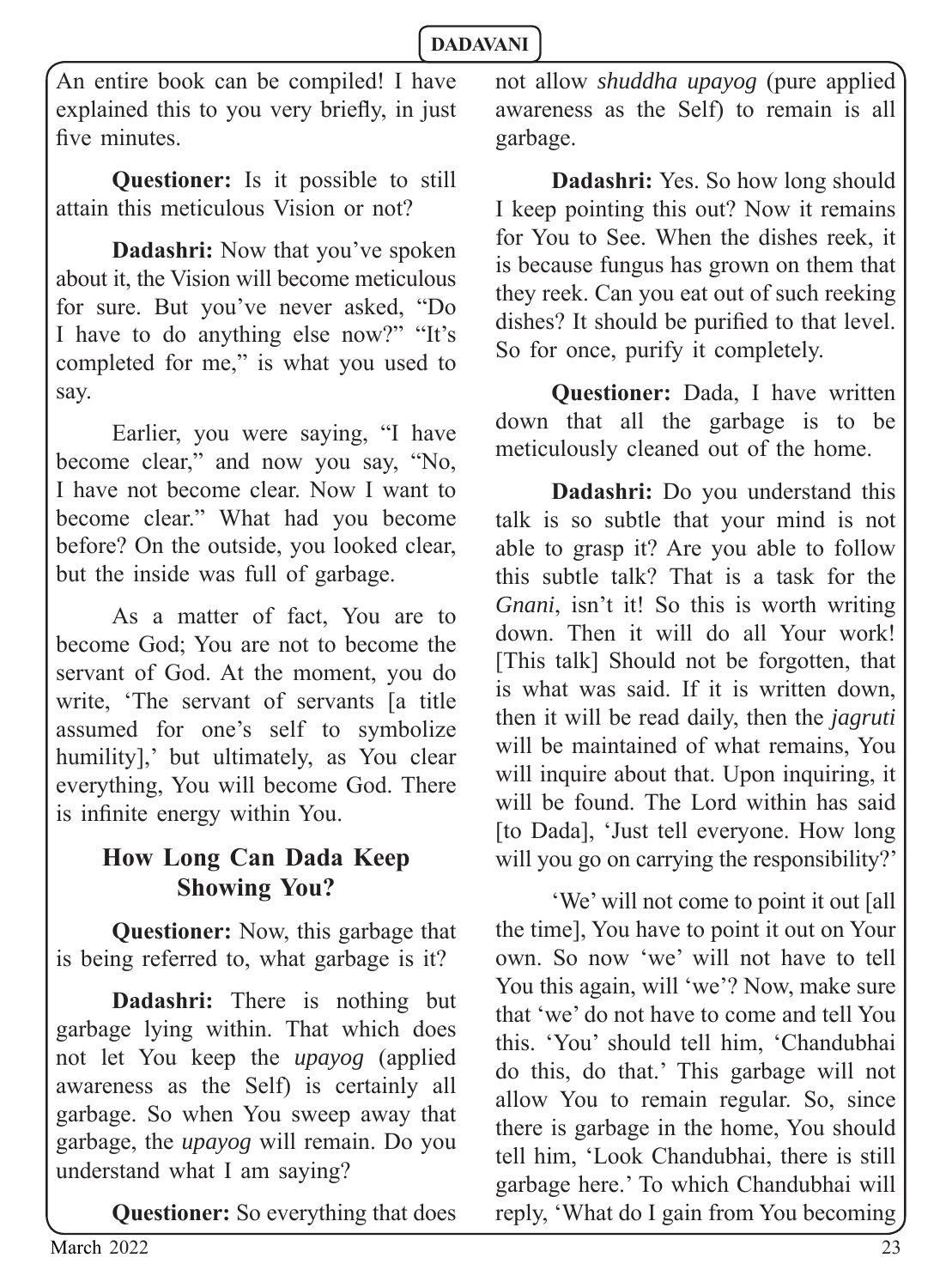pure?' So tell him, 'When I become pure, then your settlement will certainly come about, that is for sure, that is a guarantee.'

**Questioner:** It is only Chandubhai that I have to purify, isn't it?

**Dadashri:** Yes. 'You' are certainly pure. 'You' are indeed the pure Soul. Now, what Chandubhai says is, 'I too have become pure.' So tell him, 'No, as of yet, everything has been cleared from the outside, but there is still all this garbage that lies within. If you sweep that away, then you will become pure!' You have washed the dishes. However, you have washed them haphazardly, so some dirt can still be seen. So tell him, 'They look dirty, clean them.' He will reply, 'They are still wet!' So tell him, 'Wipe them dry with a cloth.' 'We' have given you the freedom, eat what you like. Yes, eat *handvo* (savory cake) if you want, and eat *jalebi* (Indian sweet) too.

Do you understand what I am saying? So now the trash has to be swept up. Once one task is finished, then show him the next one. And the extent to which You See it as separate, such as, 'It is he [Chandubhai] who has gotten a taste of *garvaras* (indulgence in the pleasure that arises from doership),' then the *pudgal* will separate. Otherwise, it is not possible to become separate. So upon Seeing, You become separate and the *pudgal* also becomes separate.

# **The One Who Has Spoiled It Should Clean It**

The *Gnani Purush* has broken your conviction that 'I am Chandubhai'; He has destroyed all that! 'I am Chandubhai,' 'I am his brother,' 'I am his paternal uncle,' 'I am his maternal uncle,' 'I am her husband'; so many [wrong beliefs] have been destroyed from all the sides! Now You have come as far as 'I am the pure Soul.' Now You have to clean everything internally. Who has spoiled it? The answer is, 'We have spoiled it in the past.' And when the utensils are left stagnant for many years, they will inevitably rust, won't they? Now You need to clean everything internally. You can eat, drink, sleep, sit in *satsang* (spiritual discourse), but Your *chit* should constantly remain on cleaning everything. To start cleaning is called *upayog*. Have you started cleaning all the rooms?

**Questioner:** Yes, I have started cleaning them. There are a lot of cobwebs. Now I can See where the cobwebs are. Now I can See all of them filled inside the nooks and crannies.

**Dadashri:** The One who is Seeing this is You, and the one who is doing the cleaning is the other, the owner of the house. Once he is done with the cleaning, he says, "Can I rest now?" Then tell him, "No, this is still pending. Rest after everything is completed."

**Questioner:** Yes, right.

# **Upon Letting Go of the Sense of Ownership, Gnan Remains in Exactness**

**Dadashri:** Now You have a doubt on the knowledge that 'I am Chandubhai,' don't You? Or do You not have the doubt?

**Questioner:** The doubt has arisen. That is why, 'I' am the Self and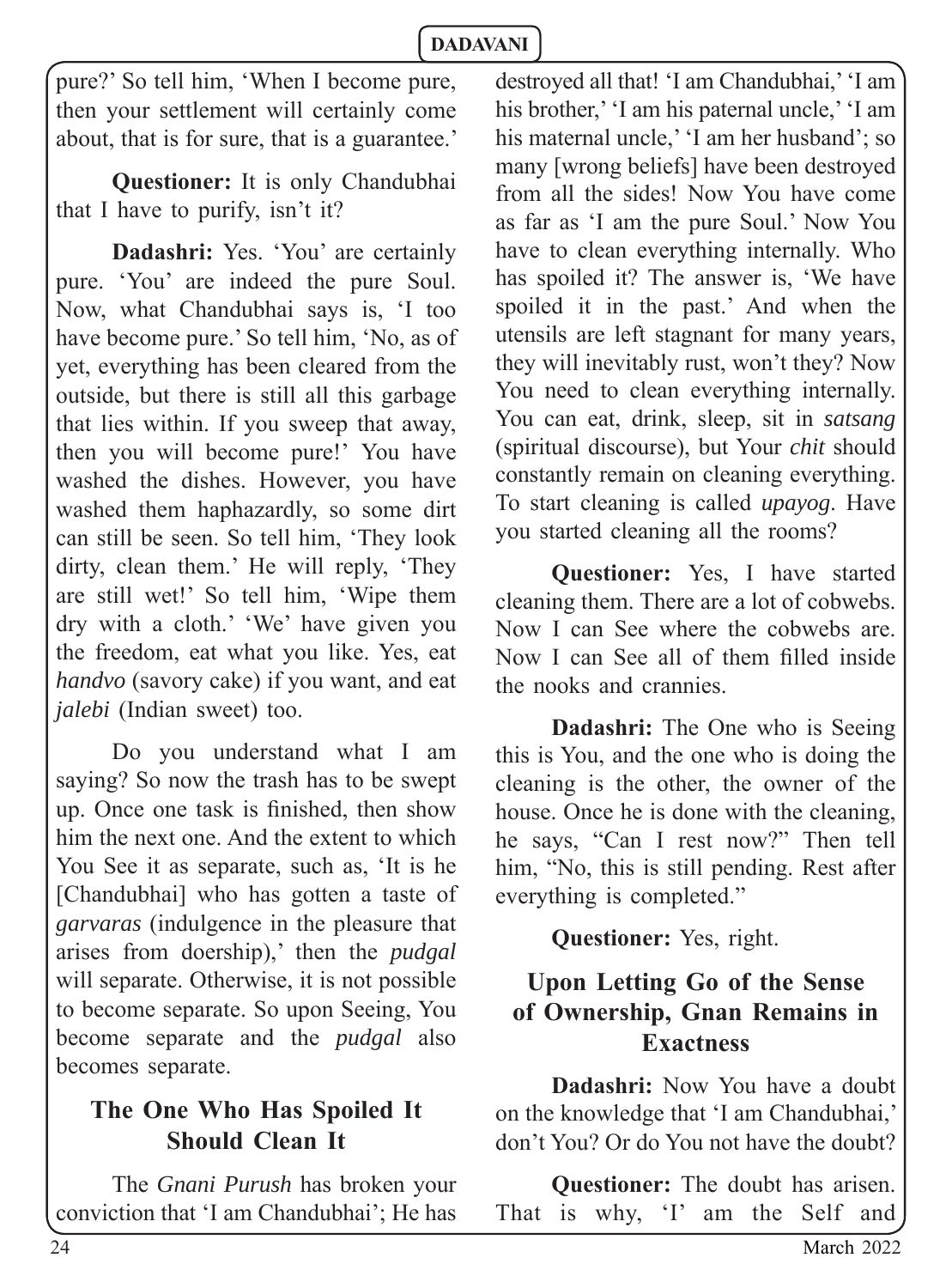Chandubhai is under the control of other forces (*parsatta*), he is the neighbor.

**Dadashri:** Yes, Chandubhai is the neighbor. Suppose there is a plot of land; as long as two brothers own it jointly, whatever loss happens on the entire land is considered a loss to both. Later, they divide the property amongst themselves that, this side is Chandubhai's, and the other side is his brother's. So after you receive your division, you are not responsible for the other part. So that is how a division between the Self and the non-Self has been made. 'We' have put a line of demarcation between the two, it is exact. Such is the Science [*Akram Vignan*] that has arisen in this era of the time cycle and You have to take advantage of it.

With the line of demarcation placed between the Self and the non-Self, Your relation with Chandubhai is now that of a neighbor. Now, You are no longer the culprit of whatever offence the neighbor commits. Since there is no sense of ownership, You are not the culprit. It is considered an offence only to the extent that there is a sense of ownership. Once the sense of ownership leaves, the offence no longer remains.

If we were to ask [a Jain monk], "Why are you looking down as you walk?" Then he will reply, "If I don't look down, then an insect could get crushed underneath my foot!" So 'we' would ask him, "Why? Is this foot yours?" Then he would say, "Yes, of course, the foot is indeed mine!" Would he say this or not? Therefore, if the foot belongs to him and an insect gets crushed beneath the foot,

then he is responsible for it! Meanwhile, for You, the Knowledge that, 'This body is not mine,' remains in Your awareness after attaining Self-realization. So, You have let go of the sense of ownership [of the body]. 'I' take away all the sense of ownership when giving you this *Gnan*  over here. Subsequently, if you take back that sense of ownership, then the liability will be yours. However, if You do not take back the sense of ownership, then It will remain in exactness. This Science is such that it can constantly keep You in a state like that of Lord Mahavir!

Therefore, You should not interfere with whatever this external part, this body is doing. Then, You are not responsible at all. And, You are not able to do anything either. Your belief that 'I can do something' is verily the wrong understanding which ruins the next life.

When dust is flying all around, one cannot see what is on the other side. Similarly, the entanglements of karma prevent you from seeing clearly and confuse you. However, if the *jagruti* remains that 'I am pure Soul,' then those entanglements will go away. So 'we' have given you these five sentences [five *Agnas*] so that You can remain in the same state as that of Lord Mahavir!

#### **Why Protect What Is Not Yours?**

If You remain as the Self, then all the karma will discharge, and if you do not remain as the Self, if you interfere slightly, then that karma will leave a slight stain on you. This is because whatever belief there is, it is not Yours; you are making a mistake there.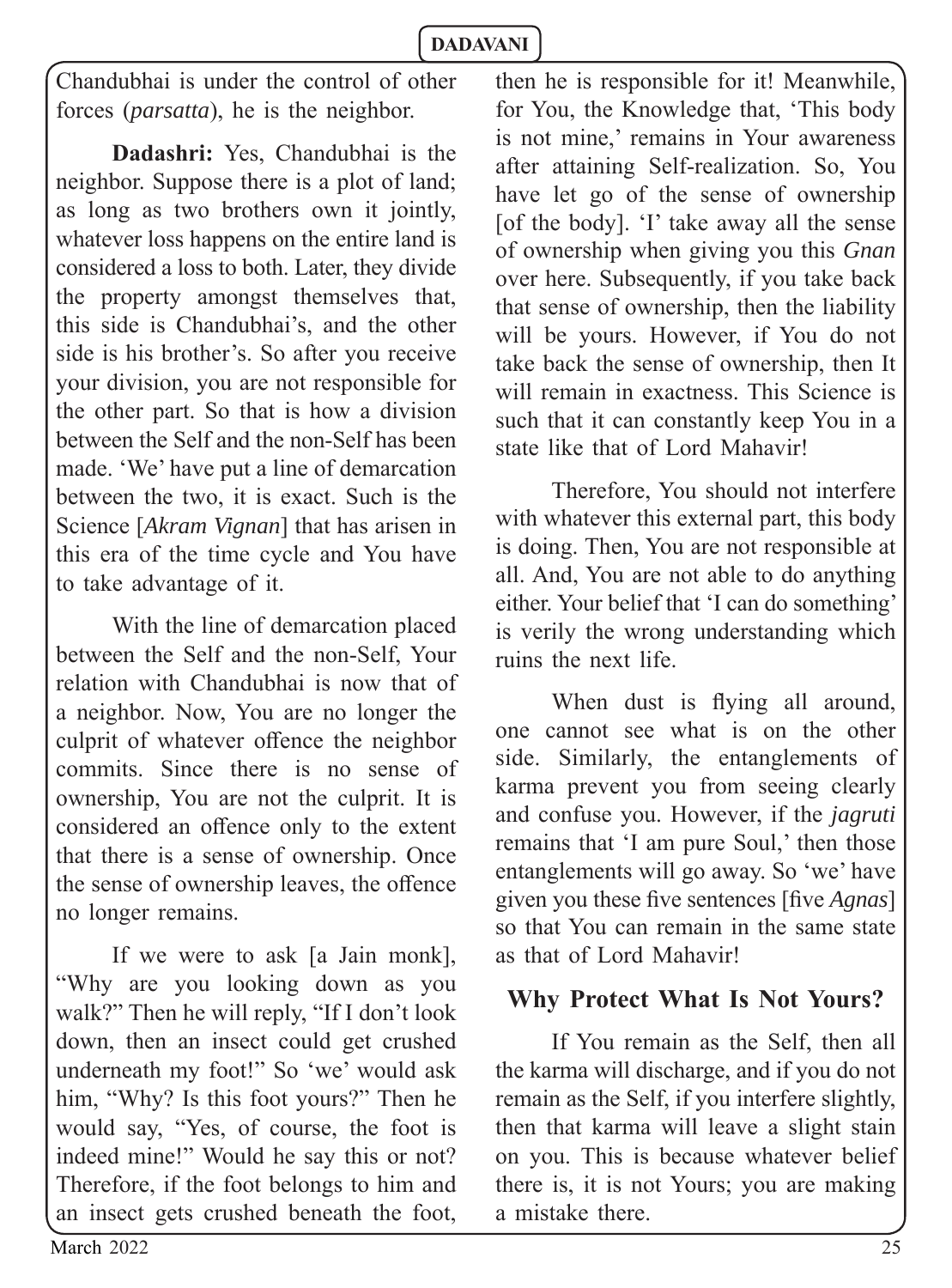**Questioner:** Does one slip from the state as the Self into the state of the non-Self?

**Dadashri:** No, one does not slip. One does not go into the state of the non-Self, but in his mind, he feels, 'Who is this? This is indeed my own mistake, isn't it?' But when is it 'my mistake'? As long as you were Chandubhai, it was your mistake. Now You have become the pure Soul. The pure Soul does not have such mistakes at all. So at the most when that happens, You should say, 'Oh Chandubhai, you have made many mistakes. You have made big mistakes.' What happens with that? When You say that, it shows the separation and Your responsibility ends there!

Our *Gnan* is such that when someone accuses you of stealing his watch, You can respond with, "Sir, whatever you think is correct." You should become the Self and then respond. However, if you become Chandubhai at that moment, then the Self that has been given to you will go away. So this is a problem in our *Akram Vignan*  (step-less Science of Self-realization).

**Questioner:** Despite having this problem, the *jagruti* continues to develop during that time. This is a path to develop *jagruti*.

**Dadashri:** Yes, the *jagruti* will increase exponentially. The *jagruti* will rise to a very high level. The *jagruti* increases a lot. But given the state of things, if the slightest interference exists right now, then one immediately accepts it. 'I did not steal anything!' Hey, why are you defending him [Chandubhai]? Why are you defending what is not Yours? There

is no need for You to defend that which is not about You at all. Once You take it upon Yourself, the mistake is Yours, isn't it? Later, he realizes, 'I made a mistake.' The realization comes later on, but at least that much *jagruti* is there.

This *Gnan* is such that it will take You to *moksha*. However, You should help it a lot with Your *jagruti*, You should do *Purusharth* (progress as the Self). Upon becoming the *Purush* (the Self), *Purusharth* begins. The *prakruti* (non-Self complex) and *Purush* have become separate. As long as you were Chandubhai, there was the *prakruti*. So you would 'dance' according to the way the *prakruti* made you do so. 'You' have become the *Purush* and the *prakruti* has become separate. *Purusharth* arises after becoming the *Purush*. *Jagruti* indeed lies in *Purusharth*. What else falls under *Purusharth*? 'You' should make the firm decision. 'You' should carry out all the conversations [with Chandubhai] with steadiness.

**Questioner:** This means that I should not insist, 'This is right and this is wrong.'

**Dadashri:** There is no such thing as right or wrong. You should not insist on this at all. However, you have never experienced this. And if someone tells you, "You stole this"; you have never heard such a thing before, you've never had the practice [of hearing this] and if you suddenly end up hearing such a thing, then what would happen? You would become emotional. So You should tell Chandubhai, 'Dear fellow, you are indeed a thief. Don't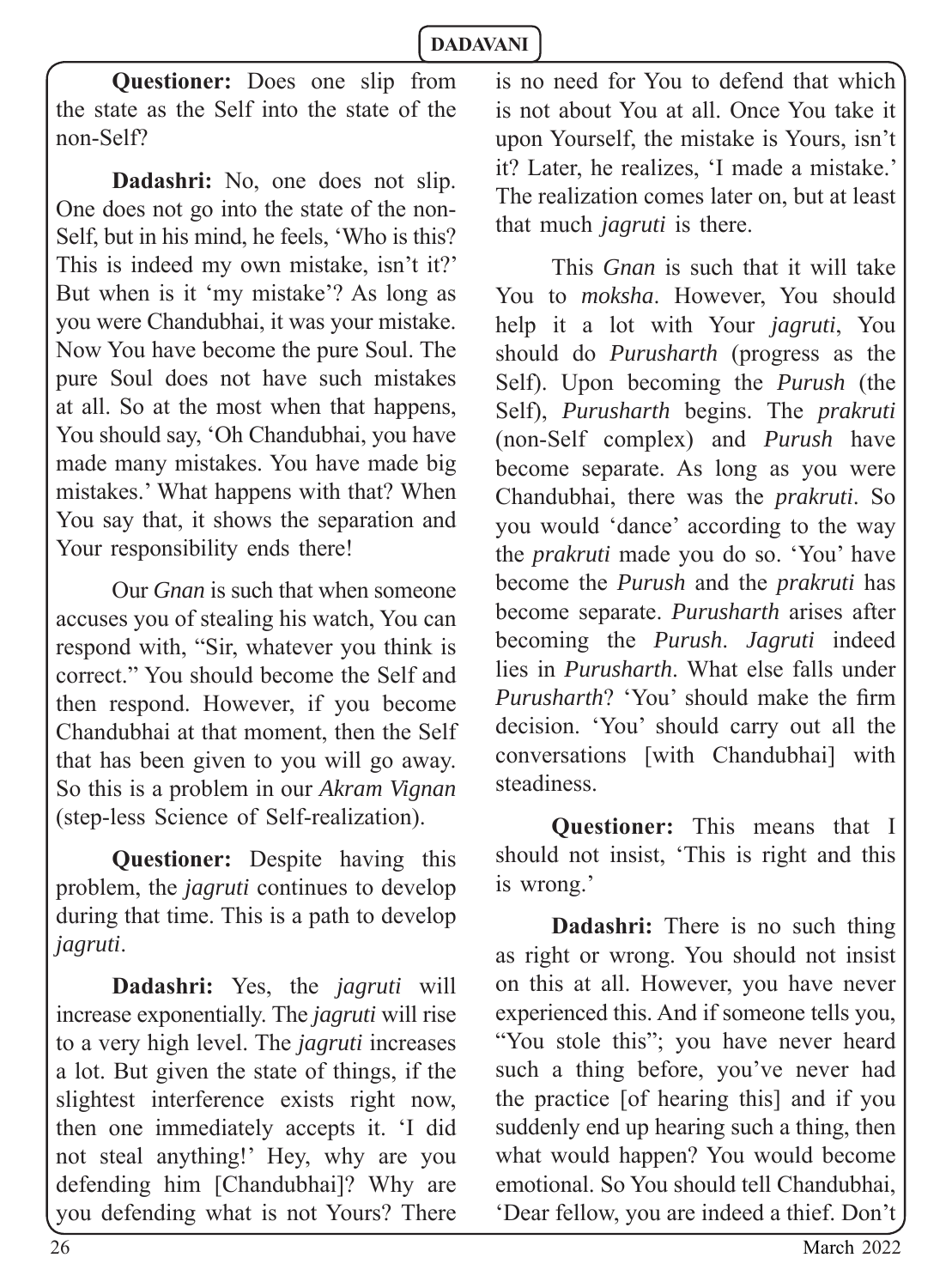become distressed if someone calls you a thief.' 'You' should tell him this from the beginning. Yes, tell him preemptively, 'Don't become distressed if someone says such a thing to you. Don't become distressed even if someone slaps you.' Otherwise, even if someone doesn't slap you but makes such gestures, then you will get affected. So practice this: You should make him rehearse this. Shouldn't You do this? It is better to do this in advance. If ever such difficulty arises, then that rehearsal will be helpful. Otherwise, this *Gnan* is keeping everyone, so many people, in constant *samadhi*!

# **The Authority of the Self Manifests Through the Gnani**

I have 'opened' [unveiled] Your energy of the absolute Self (*Parmatma shakti*) for You. That indeed is the absolute authority (*sampurna satta*). How can the authority which someone can uproot ever be considered authority? Not even the absolute Self can place a challenge against *Swasatta* (the authority of the Self). Even the absolute Self does not have the wealth that You have right now.

**Questioner:** How so?

**Dadashri:** The absolute Self does not have a [taped] record. 'It' does not have the mechanical energy to talk or walk. Therefore, It cannot do anything for the salvation of others! Whereas You, along with *Swasatta*, can work for the salvation of others! So understand what is being said. Nothing needs to be 'done'; it has to be understood. Wherever one needs to 'do', one dies, and wherever One Knows, there is freedom. If someone

insults you terribly, then You should not be overcome by someone else's authority. Forget insults, even if someone cuts off your nose, You should not accept someone else's authority! Do not let it affect You.

Now that the Self has been attained, what is next? However much the *shuddha upayog* prevails, the *Swasatta* arises by that much. And once complete *Swasatta* has arisen, then One will have become God (*Bhagwan*)! *Pudgal* is in *parsatta*  (authority of the non-Self). And the self too, as long as Knowledge of the Self has not been attained, is in *parsatta* indeed. When one meets the *Gnani* and the Self comes into *Swasatta*, then the force of the *pudgal* becomes weak or else it becomes almost lifeless. As the *Purusharth* increases, the *pudgal* becomes weaker. If *pratikraman* is done for an hour while remaining in the state as the pure Soul, then You will get the experience of *Swasatta*.

# **By Attaining Gnan, It Is Like the Start of the Lunar Cycle**

This is a Science, so You will experience It, and It will caution You from within. In the other case *in the traditional* step-by-step path of spiritual progress], you have to set out to do things, whereas This cautions You from within.

**Questioner:** Now I have gotten the experience that the cautioning takes place from within.

**Dadashri:** 'You' have now found this path and have entered the first 'door' within the boundary of the pure Soul. No one can turn You back from here. No one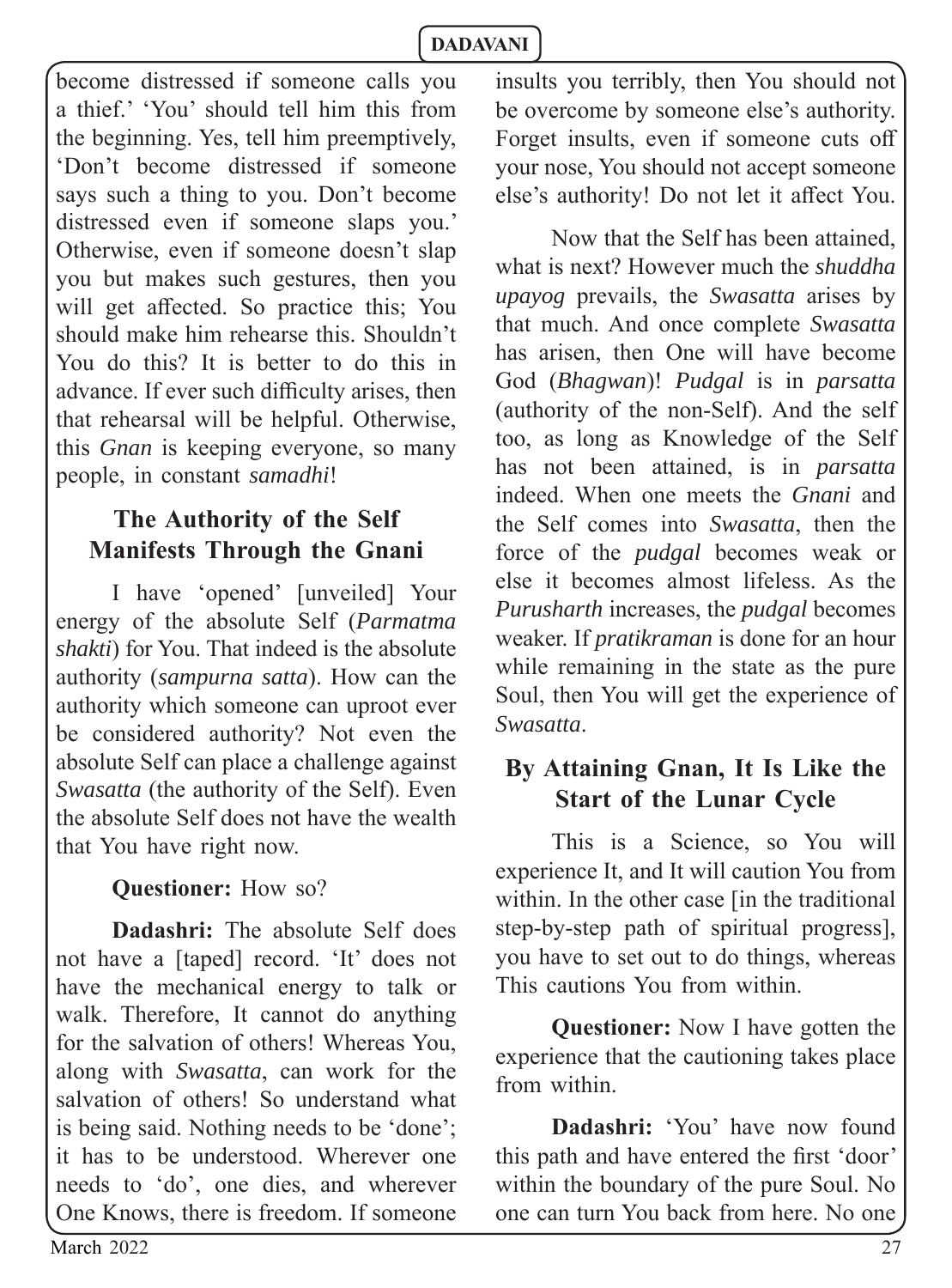has the authority to turn You back; You have entered such a place!

Who keeps cautioning You again and again? *Pragnya* (the liberating energy of the Self) does! *Pragnya* does not emerge until one attains *Gnan*. In other words, *Pragnya* begins upon attaining the right belief of 'I am pure Soul.' How does *Pragnya* begin when the right belief of 'I am pure Soul' is attained? It is like the second day of the lunar cycle. For us [*mahatmas*] over here, *Pragnya* is fully expressed. It is *Pragnya* that is fully expressed, so then It cautions You only for the purpose of taking You to *moksha*. King Bharat [who had attained *Akram Gnan* from his father, the fully enlightened *Tirthankar* Lord Rushabhdev] had to employ people to caution him; he had servants who would call out every fifteen minutes and say three times, "King Bharat, take heed, take heed, take heed." Look, for You, *Pragnya* cautions You from within. *Pragnya* keeps cautioning You, 'Hey, don't do that.' 'It' keeps cautioning You all day long. And that Itself is the experience of the Self! There is the constant experience of the Self all day long!

# **The Essence of the Entire World Is the Pure Soul**

Everything that is known without Self-realization is worldly or relative knowledge (*agnan*). Whatever You Know after Self-realization, only that can be considered as Known [real Knowledge]. When *Atmayog* (union with the Self) is attained, that itself is Self-realization. The Self is unreadable, It can be experienced. 'It' can only be Seen through the divine Vision (*divya chakshu*). The element of the entire world, the essence of the entire world is the pure Soul. Does 'I am pure Soul' automatically come to memory since attaining *Gnan*?

#### **Questioner:** Yes, it does.

**Dadashri:** Now You will constantly remember it; constant awakened awareness (*laksh*) is itself experience. Now the experience will increase gradually. Right now, it has commenced from the new moon to the second day of the lunar fortnight. Then, as the experience increases, comes the third day of the lunar fortnight, then the fourth day of the lunar fortnight, then the fifth day of the lunar fortnight.

**Questioner:** Dada gives the guarantee that the pure Soul has been attained.

**Dadashri:** Yes, 'we' do give that guarantee. 'We' have given You the pure Soul. What has manifested within You is the real pure Soul. It is now in Your hands to take care of it.

**Questioner:** Now You have changed it. You also say that since you have put us in the lift, we are bound to go to *moksha*.

**Dadashri:** If I do not say that, there will be no progress at all. But these are completely new points, you will not understand it if 'we' do not say that. The rest of all the responsibilities is 'ours'. Eat, drink, and enjoy yourself. Just follow 'our' five *Agnas*; that is all.

# **The Value of Pure Samayik**

'You' should definitely remain in the five sentences [Agnas] to the greatest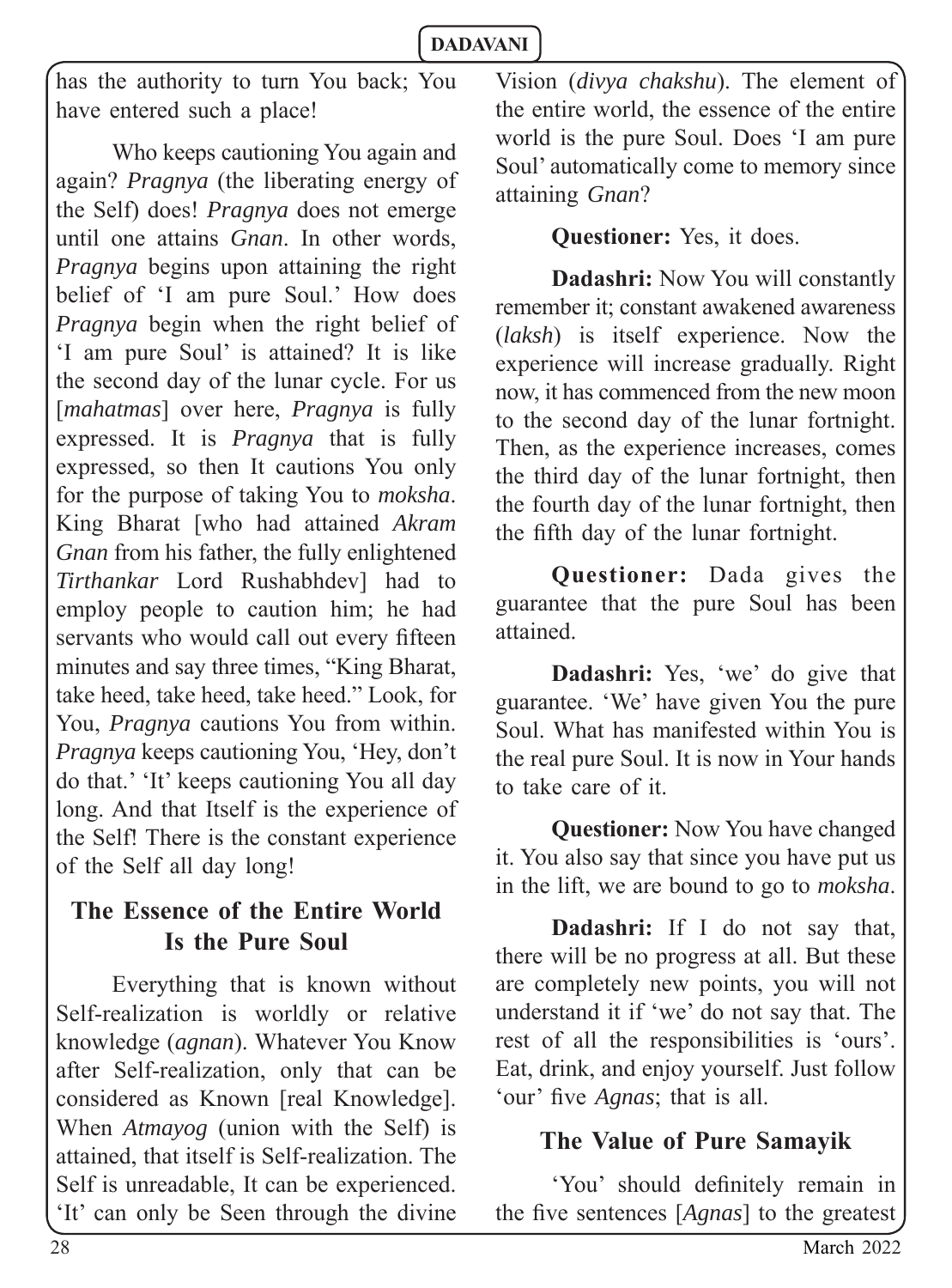extent possible, and if You are unable to do so, then have some remorse within, 'What kind of karmic effect have I brought forth that it does not allow me to sit in peace at present!' To remain in Dada's *Agnas*, the support of unfolding karma is needed, isn't it? Is it not needed? Otherwise, take a walk for an hour while Seeing the pure Soul [in all living beings]. Spend an hour doing this. While walking along, the *samayik* (to be the Self and to See the self) of Puniya Shravak [an ardent follower of Lord Mahavir and ideal example of perfect worship and *samayik*] is achieved!

When You 'do' this *samayik*, the *prakruti* is considered to be completely natural at that time.

**Questioner:** Please explain the significance behind his [Puniya Shravak's] *samayik*, which even Lord Mahavir praised.

**Dadashri:** That was a pure *samayik*. Humans are not capable of such a *samayik*, are they? That was a pure *samayik*, just like the one I have given You. It was a *samayik* with the *divya chakshu* (divine Vision through which the Real and the relative are Seen as separate).

Whether he was at home or travelling outside, his *samayik* was pure. His *samayik* took place on the basis of the *divya chakshu*. He would bring cotton and then make yarn from it and sell it. That is why he was called Puniya Shravak. While spinning the yarn, his mind was on the yarn, whereas his *chit* was on the Lord. And aside from this, he did not pay attention to any external thing. He did not interfere at all. He kept his mind on the worldly interaction (*vyavahaar*) and his *chit* on the Self (*Nishchay*). If this is the case, then it is considered the greatest *samayik* of all!

#### **The Samayik of Separation**

'We' are showing you the *samayik* to separate the Self and the non-Self today. This is the ultimate method of separating Chandubhai and the pure Soul. In this *samayik*, keep saying this:

1. Oh pure Soul! 'You' are separate and Chandubhai is separate.

2. Oh pure Soul! 'You' are Real and Chandubhai is relative.

3. Oh pure Soul! 'You' are permanent and Chandubhai is temporary.

Continue saying this for forty-eight minutes.

You can ask the pure Soul for whatever energy you feel you are lacking, when you are doing this *samayik*. This will definitely result in complete separation. Whenever you remember it over the course of the day, even if you say these three sentences five to twentyfive times, everything will immediately become separate within and everything will become clear.

'I' and Chandubhai are both certainly separate, give me the energy to remain separate in this way. Give me the energy to remain separate like You, and may Chandubhai remain separate. Oh Dada Bhagwan! Shower Your grace. 'My' only work is to See and Know what Chandubhai is doing.

**~ Jai Sat Chit Anand**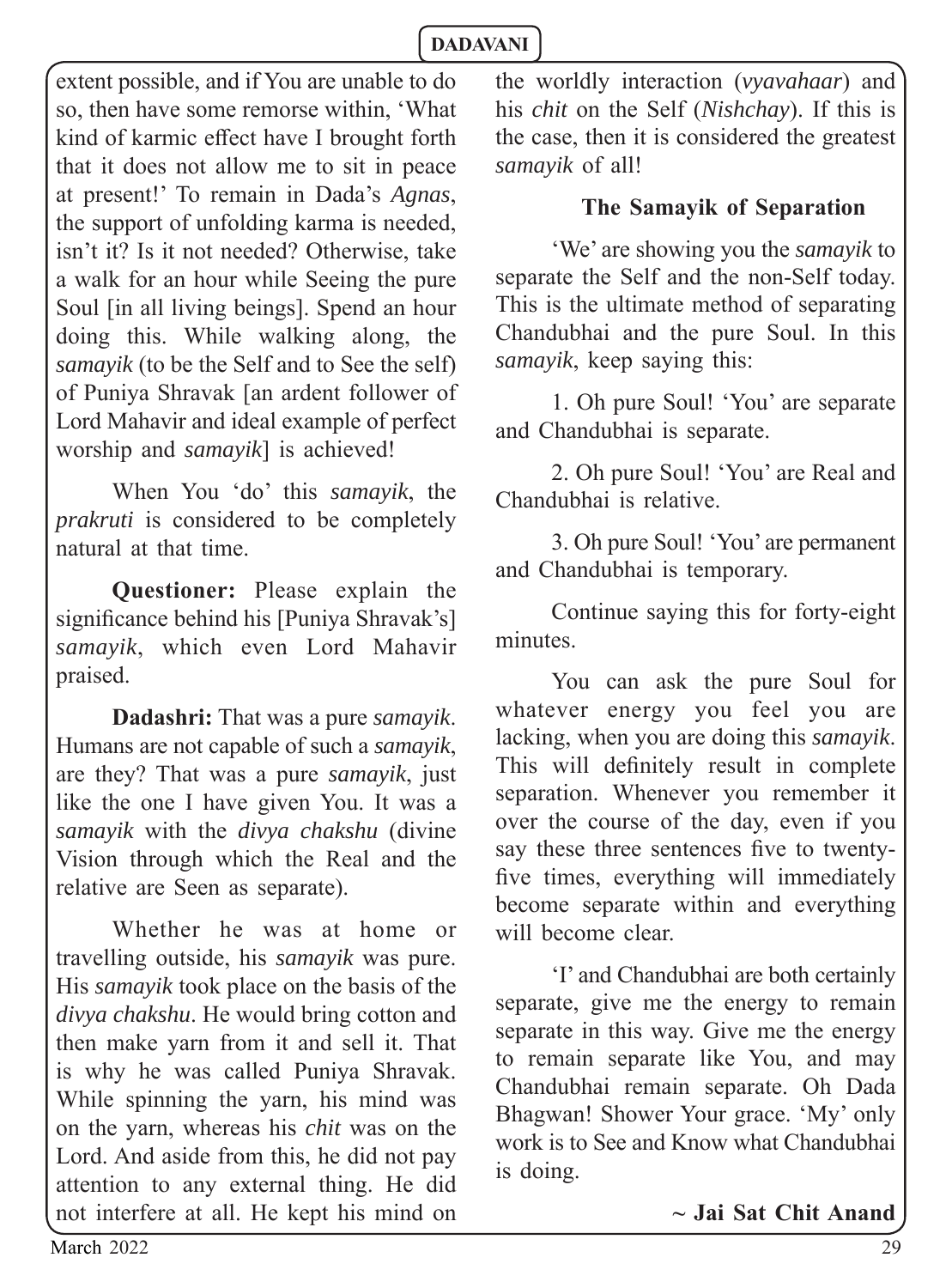# **Atmagnani Pujya Deepakbhai'ඌ Satsang Programs**

# **Adalaj Trimandir**

**19 March** (Sat), 4-30 to 7 pm - **Special program on occasion of the Pujya Niruma's 16th Punyatithi 20 March** (Sun), 4 to 7-30 pm - **Gnan Vidhi**

# **Kolkata**

**8-9 April** (Fri-Sat), 5-30 to 8-30 pm - **Satsang & 10 April** (Sun), 5 to 8-30 pm - **Gnan Vidhi Venue :** Belvedere Park Club, 23, Belvedere Road, Near Bhavani Bhavan, Alipore, Kolkata. **Ph. :** 9830131411

# **Varanasi**

**12-13 April** (Tue-Wed), 5-30 to 8-30 pm - **Satsang & 14 April** (Thu), 5 to 8-30 pm - **Gnan Vidhi Venue :** Sampurnanand Sanskrit Vishvavidhyalaya, Teliyabagh Crossing, Varanasi. **Ph. :** 7007270283

# **Delhi**

**15-16 April** (Fri-Sat), 6 to 9 pm - **Satsang & 17 April** (Sun), 5 to 8-30 pm - **Gnan Vidhi Venue :** United English Medium School, 17, Raj Niwas Marg, Civil Lines, Delhi. **Ph. :** 9810098564

# **Bhopal**

**19-20 April** (Tue-Wed), 6 to 8-30 pm - **Satsang & 21 April** (Thu), 5 to 8-30 pm - **Gnan Vidhi Venue :** New Campion School, E/7, Arera Colony, Near Shahpura Lake, Bhopal. **Ph. :** 7879518779

# **Hyderabad**

**23 April** (Sat), 6 to 9 pm - **Satsang & 24 April** (Sun), 5-30 to 9 pm - **Gnan Vidhi Venue :** Shree Hanuman Vyavamshala Stadium, Sultan Bazar, Hyderabad. **Ph. :** 9393052836 **25 April** (Mon), 6 to 9 pm - **Satsang**

**Venue :** Birla Science Museum, Adarsh Nagar, Hyderabad. **Ph. :** 9393052836

# **PMHT Shibir - Year 2022**

#### **8 to 12 May** (Sun-Thu), - **Time to be Announced**

**Note :** This *shibir* is specially arranged for married *mahatmas* only, for those who have taken *Atma Gnan*.

# **Spiritual Retreat in Hindi - Year 2022**

#### **18 to 22 May - Spiritual Discourses & 21 May (Gnan Vidhi)**

**Note :** This retreat is specially for non-Gujarati, Hindi speaking people in India.

**Owned by : Mahavideh Foundation** Simandhar City, Adalaj - 382421, Dist-Gandhinagar.

© 2022, Dada Bhagwan Foundation. All Rights Reserved.

**Contacts : Adalaj Trimandir**, Simandhar City, Ahmedabad-Kalol Highway, **Adalaj**, Dist. **:** Gandhinagar-382421, **Gujarat, India**. **PH. :** 9328661166-77, **E-MAIL:** DADAVANI@DADABHAGWAN.ORG **WEB :** WWW.DADABHAGWAN.ORG **Mumbai :** 9323528901, **USA-Canada :** +1 877-505-3232, **UK :** +44 330-111-3232 **Australia :** +61 402179706, **Kenya :** +254 722 722 063, **Germany :** +49 700 32327474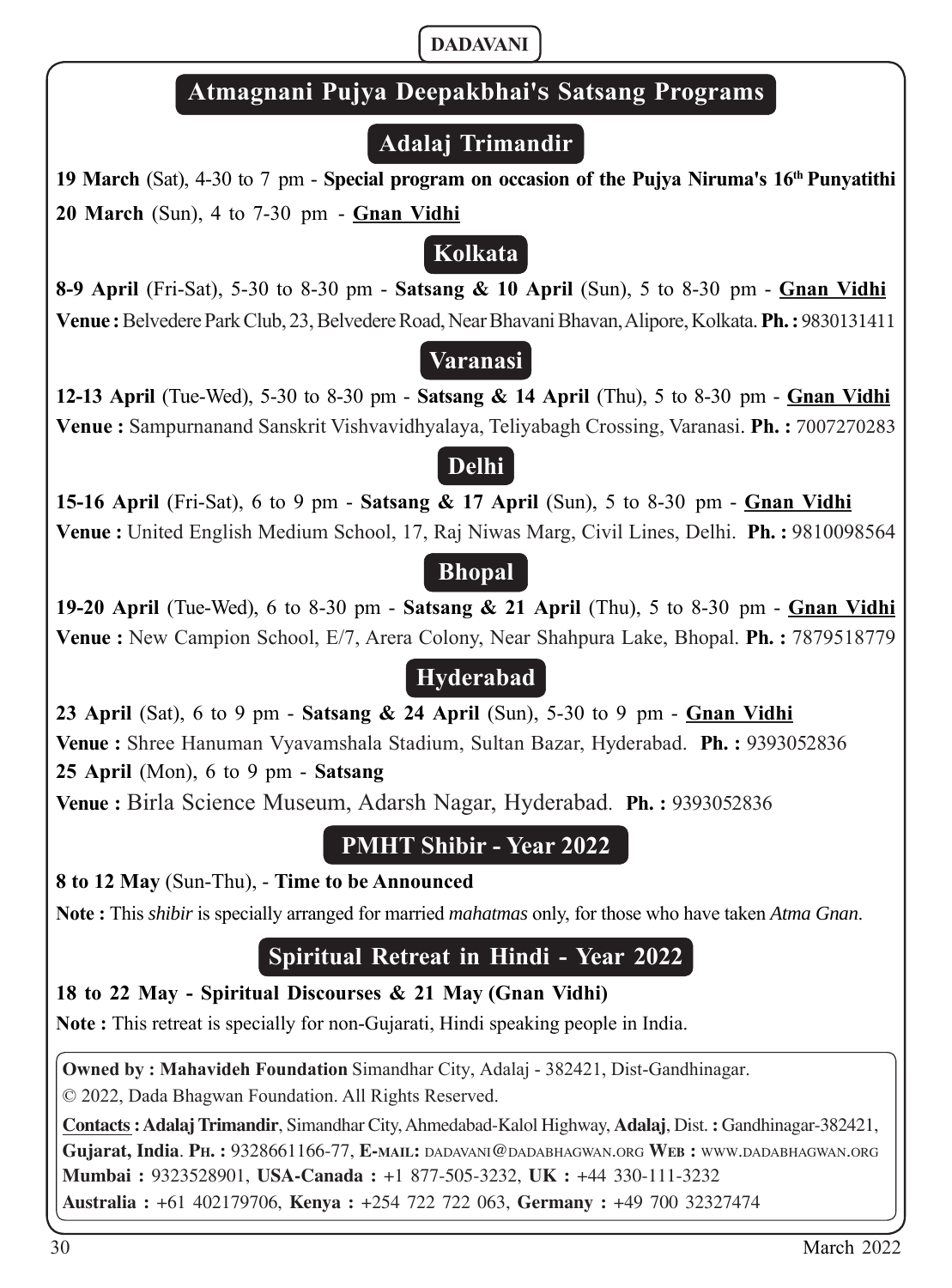

Watch Pujya Niruma / Pujya Deepakbhai on **TV Channels** 



#### India

- Doordarshan Girnar, Every day 7:30 to 8:30 AM; 9 to 10 PM ٠
- Arihant, Every day 2:50 to 3:50 AM; 2:30 to 3 PM; 8 to 9 PM ٠
- Valam, Every day 6 to 6:30 PM (only in the state of Gujarat) ٠
- India News Gujarat, Every day 7 to 8 AM ٠
- Sadhana, Every day 7:50 to 8:15 AM & 9:30 to 9:55 PM (Hindi) ٠
- Odisha Plus TV, Every day 7:30 to 8 AM (in Hindi only in the state of Odisha) ٠
- Doordarshan Sahyadri, Every day 7 to 7:30 AM (Marathi) ٠
- Aastha Kannada, Every day 12 to 12:30 PM & 4:30 to 5 PM (Kannada) ٠
- Doordarshan Chandana, Monday to Thursday 7:30 to 8:00 PM (Kannada) ٠

USA - Canada

TV Asia, Every day 7:30 to 8 AM EST (Gujarati)

#### **UK**

MA TV, Every day 5:30 to 6:30 PM GMT (Gujarati) ٠

#### **Australia**

Rishtey, Every day 8 to 8:30 AM & 1:30 to 2 PM (Hindi) ٠

Fiji - NZ - Singapore - SA - UAE

Rishtey, Every day 6 to 6:30 AM & 7:30 to 8 AM (Hindi) ٠

**USA - UK - Africa - Australia** 

. Aastha Global, Monday to Friday, 10 to 10:30 PM IST (Dish TV Channel UK-849, USA-719) (Gujarati and Hindi)